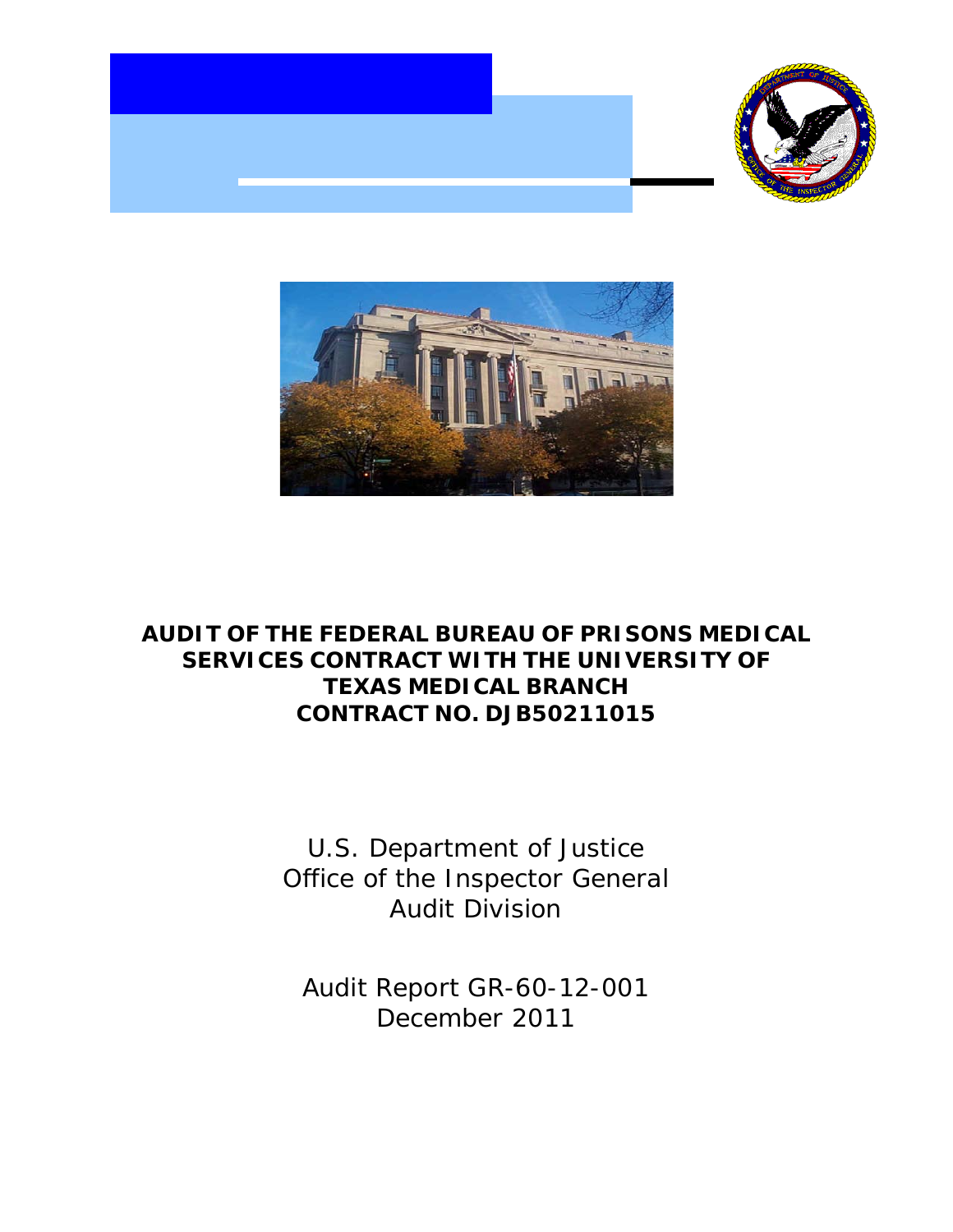#### **AUDIT OF THE FEDERAL BUREAU OF PRISONS MEDICAL SERVICES CONTRACT WITH THE UNVERSITY OF TEXAS MEDICAL BRANCH CONTRACT NO. DJB50211015**

#### **EXECUTIVE SUMMARY**

The Office of the Inspector General, Audit Division, has completed an audit of the Federal Bureau of Prisons (BOP) Contract No. DJB50211015, awarded to the University of Texas Medical Branch (UTMB). The purpose of the contract is to operate and manage health services units (HSU) at the Federal Correctional Complex in Beaumont, Texas (FCC Beaumont). An indefinite-delivery requirement contract was awarded to UTMB on July 18, 2007, and as shown below, had an estimated award amount of over \$98 million for the base year and four option years. Actual costs for the base year and the first three option years were \$66,707,293. At the time of our audit, option year 4 had not been exercised.

| Contract      |             |           |              |                       |                    |              |
|---------------|-------------|-----------|--------------|-----------------------|--------------------|--------------|
| <b>Period</b> | <b>From</b> | <b>To</b> |              | <b>Estimated Cost</b> | <b>Actual Cost</b> |              |
| Base Year     | 07/18/07    | 07/17/08  |              | \$17,746,483          | \$                 | 17,269,429   |
| Option Year 1 | 07/18/08    | 07/17/09  | \$           | 18,625,035            | \$                 | 17,271,795   |
| Option Year 2 | 07/18/09    | 07/17/10  |              | \$19,785,555          |                    | 18,809,997   |
| Option Year 3 | 07/18/10    | 07/17/11  | $\mathbb{S}$ | 20,576,145            | \$                 | 13,356,072   |
| Option Year 4 | 07/18/11    | 07/17/12  | \$           | 21,408,345            | \$                 |              |
| <b>Total</b>  |             |           |              | \$98,141,563          |                    | \$66,707,293 |

**EXHIBIT 1 CONTRACT PERIOD AND COSTS[1](#page-1-0)**

Source: The medical services contract and the list of contract-related expenditures

The objectives of our audit were to determine if: (1) the solicitation process for the contract was in accordance with the BOP's policies and procedures, (2) the contractor provided the supplies and services at the cost and time agreed to in the contract, (3) payments were only made for supplies and services that were allowable and authorized, (4) the BOP and contractor submitted required reports, (5) the contractor's billing process was adequate and proper documents were provided to the BOP in support of its requests for payment, and (6) the BOP effectively monitored the contract.

<span id="page-1-0"></span> $\overline{\phantom{a}}$  $1$  Differences between the aggregated costs and totals are due to rounding.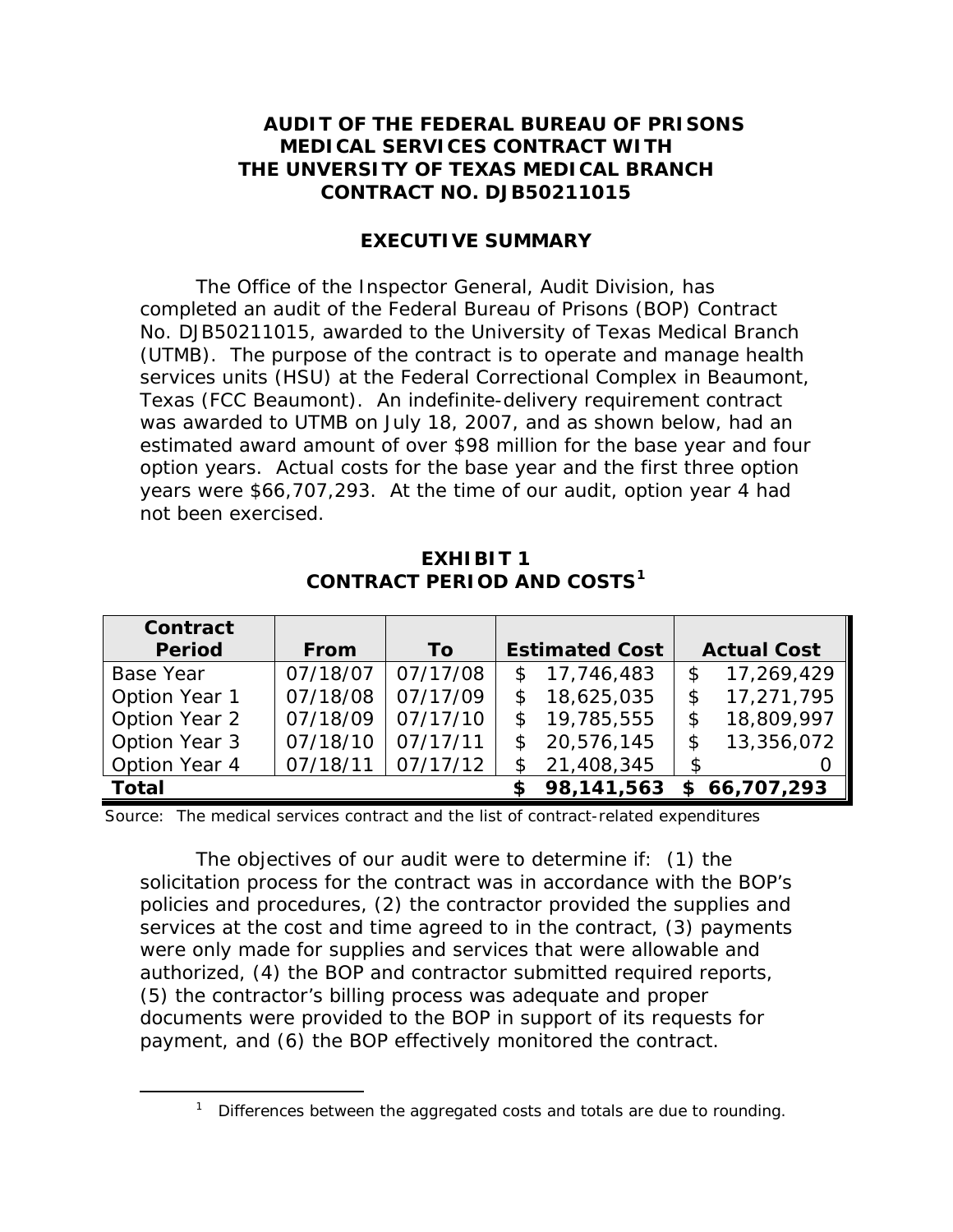Additionally, a sample of source documents was reviewed at FCC Beaumont to determine if billings were adequately supported.

In conducting the audit, we obtained an understanding of the contract requirements along with FCC Beaumont's controls and processes. We reviewed documents and conducted interviews at the FCC Beaumont facilities and with UTMB Officials to determine if the contractor provided services in accordance with the contract and if billed costs were accurate. Our audit disclosed that UTMB generally met the terms and conditions of the contract and followed applicable laws, regulations, and guidelines with the following exceptions.

- According to FAR Subpart 32.905 *Payment Documentation and Process*, payments will be based on receipt of a proper invoice. Of the 24 vouchers tested, 16 were incomplete or contained incorrect information on the invoices, and 3 were missing invoices altogether.
- According to FAR 22.1002-2 *Wage Determinations Based on Prevailing Rates*, contractors performing on service contracts in excess of \$2,500 shall pay their employees at least the wages found by the Department of Labor to prevail in the locality. We found that FCC Beaumont did not ensure that UTMB was paying its employees the minimum wage rate as defined by the Department of Labor. Specifically, we determined that in the third option year, 4 of 110 UTMB employees were paid less than the minimum wage rate.

Our audit also disclosed that FCC Beaumont did not verify that all portions of UTMB's invoices were calculated correctly resulting in an overpayment of \$2,394 to UTMB for off-site medical services at UTMB's prison hospital. According to the BOP's Program Statement P6010.02, *Health Services Administration, the Health Services Administrator (HSA) is responsible for verifying the accuracy of the invoice, including determining if the billed services were authorized and appropriate and have been completed.* Additionally, according to the BOP's Program Statement P4100.04, *Bureau of Prisons Acquisition Policy*, requests for purchases and/or other prescribed forms shall be signed or initialed by a cost center manager; and according to the contract, any services to be furnished under the contract shall be ordered by issuance of a task order. During transaction testing, we found one voucher was missing a task order, and five payment vouchers contained task orders that were either not signed by the Cost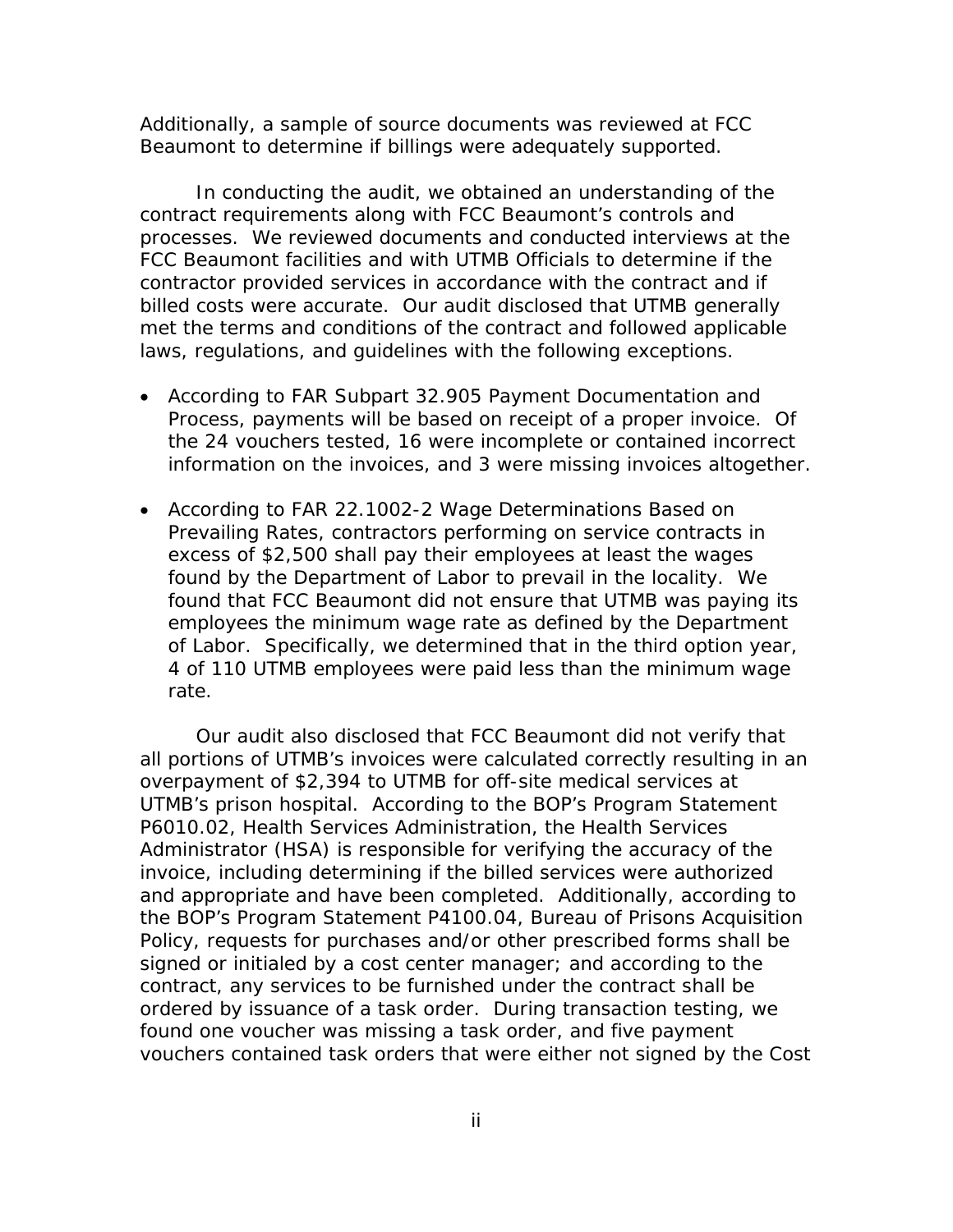Center Manager or not signed by both the Cost Center Manager and the Contracting Officer.

Contract modification number three allowed for an equitable adjustment to account for the inmate population failing below a specified contract floor. FCC Beaumont miscalculated the August 2008 equitable adjustment payment to UTMB resulting in an overpayment of \$1,883.

Finally, we determined that FCC Beaumont was not always in compliance with the Prompt Payment Act. According to the BOP's Program Statement P2011.10, *Prompt Payment Act*, federal agencies are required to make payments on time, and to pay interest penalties when late. We determined that the FCC Beaumont generally paid the contractor on time, with the exception of one transaction paid four days late, resulting in \$955 in penalty interest.

These items are discussed in detail in the Findings and Recommendations section of the report. Our audit objectives, scope, and methodology appear in Appendix I.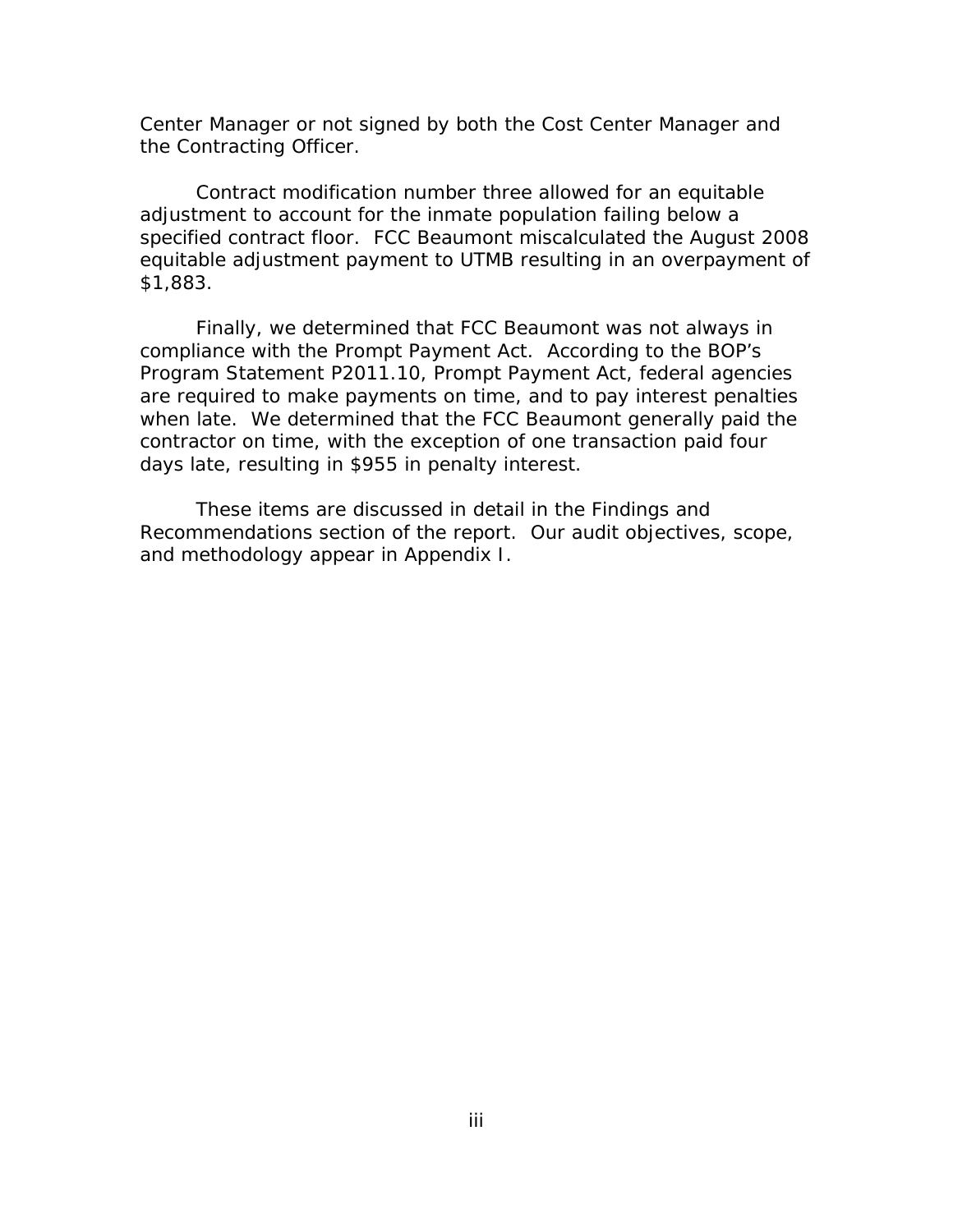## **TABLE OF CONTENTS**

| The University of Texas Medical Branch  3                                         |
|-----------------------------------------------------------------------------------|
|                                                                                   |
|                                                                                   |
| Contract Solicitation and Award of Contract  5                                    |
|                                                                                   |
|                                                                                   |
|                                                                                   |
| Payment Testing - University of Texas Medical Branch  10                          |
|                                                                                   |
|                                                                                   |
|                                                                                   |
|                                                                                   |
|                                                                                   |
| APPENDIX I - OBJECTIVE SCOPE AND METHODOLOGY  13                                  |
| APPENDIX II - SCHEDULE OF DOLLAR RELATED FINDINGS  15                             |
| APPENDIX III - BOP'S RESPONSE TO THE DRAFT REPORT 16                              |
| APPENDIX IV - UTBM'S RESPONSE TO THE DRAFT REPORT  19                             |
| APPENDIX V - ANALYSIS AND SUMMARY OF ACTIONS<br>NECESSARY TO CLOSE THE REPORT  20 |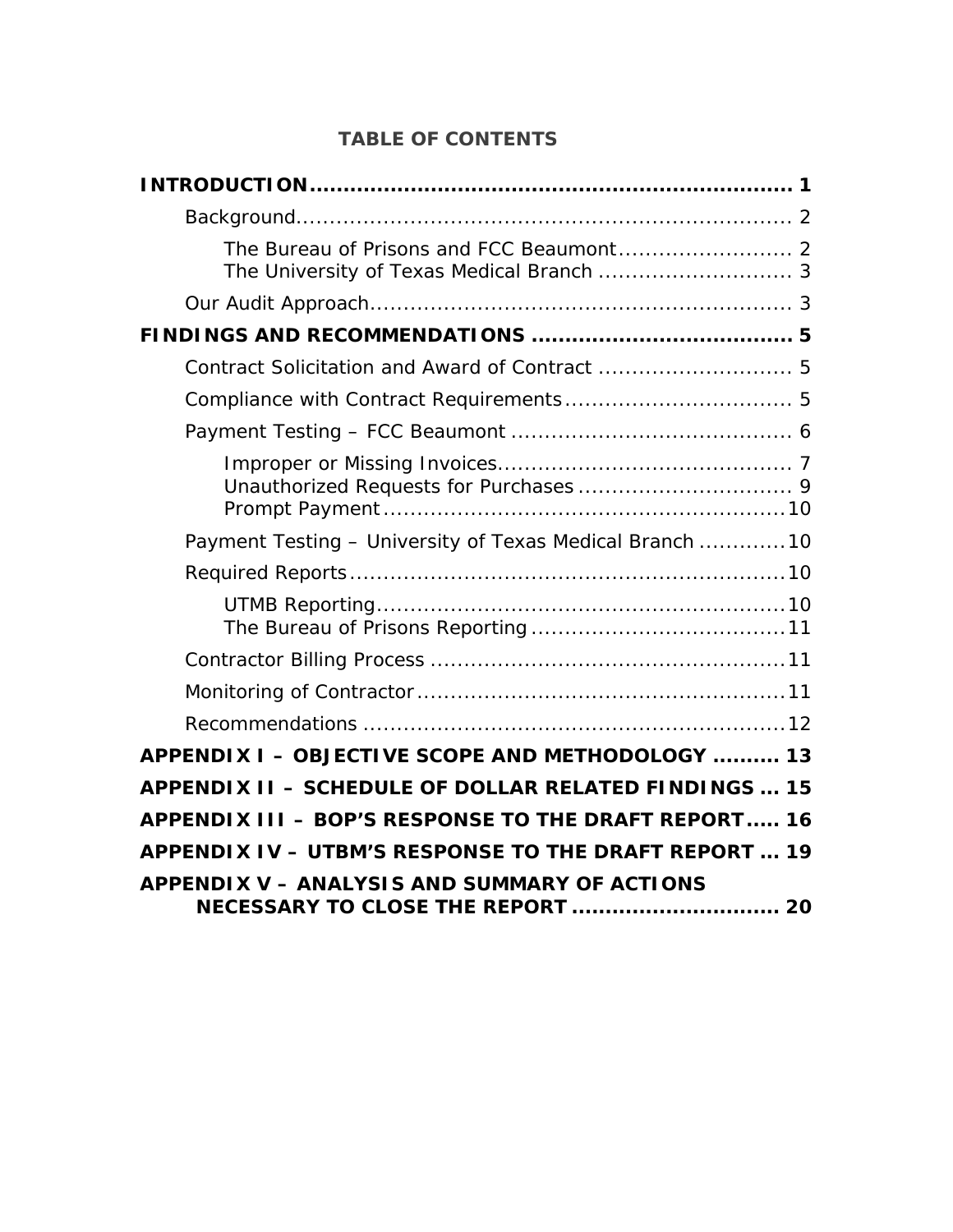### **INTRODUCTION**

<span id="page-5-0"></span>The Office of the Inspector General (OIG), Audit Division, has completed an audit of the Federal Bureau of Prisons (BOP) Contract No. DJB50211015, awarded to the University of Texas Medical Branch (UTMB). The purpose of the contract is to operate and manage health services units (HSU) at the Federal Correctional Complex in Beaumont, Texas (FCC Beaumont). An indefinite-delivery requirements contract was awarded to UTMB on July 18, 2007, and as shown below, had an estimated award amount of over \$98 million for the base year and four option years. Actual costs for the base year and the first three option years were \$66,707,293. At the time of our audit, option year 4 had not been exercised.

| Contract         |             |           |               |                       |                    |              |
|------------------|-------------|-----------|---------------|-----------------------|--------------------|--------------|
| <b>Period</b>    | <b>From</b> | <b>To</b> |               | <b>Estimated Cost</b> | <b>Actual Cost</b> |              |
| <b>Base Year</b> | 07/18/07    | 07/17/08  |               | \$17,746,483          | \$                 | 17,269,429   |
| Option Year 1    | 07/18/08    | 07/17/09  |               | \$18,625,035          | S                  | 17,271,795   |
| Option Year 2    | 07/18/09    | 07/17/10  | $\mathcal{S}$ | 19,785,555            |                    | 18,809,997   |
| Option Year 3    | 07/18/10    | 07/17/11  |               | \$20,576,145          | \$                 | 13,356,072   |
| Option Year 4    | 07/18/11    | 07/17/12  | \$            | 21,408,345            | \$                 |              |
| <b>Total</b>     |             |           |               | 98,141,563            |                    | \$66,707,293 |

**EXHIBIT 1 CONTRACT PERIOD AND COSTS[1](#page-5-1)**

Source: The medical services contract and the list of contract-related expenditures

The objectives of our audit were to determine if: (1) the solicitation process for the contract was in accordance with the BOP's policies and procedures, (2) the contractor provided the supplies and services at the cost and time agreed to in the contract, (3) payments were only made for supplies and services that were allowable and authorized, (4) the BOP and contractor submitted required reports, (5) the contractor's billing process was adequate and proper documents were provided to the BOP in support of its requests for payment, and (6) the BOP effectively monitored the contract. Additionally, a sample of source documents was reviewed at FCC Beaumont to determine if billings were adequately supported.

<span id="page-5-1"></span> $\overline{\phantom{a}}$ Differences between the aggregated costs and totals are due to rounding.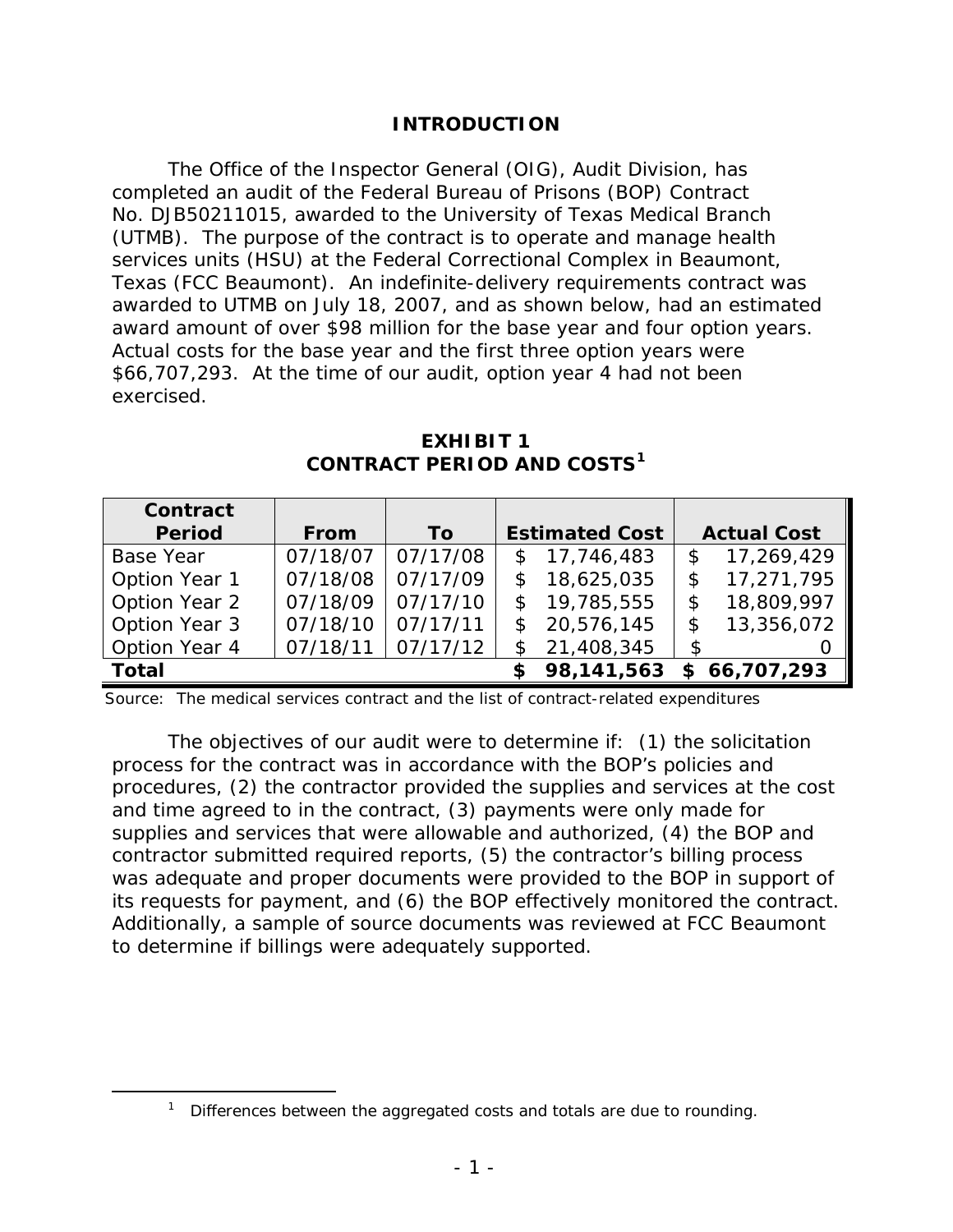### <span id="page-6-0"></span>**Background**

#### <span id="page-6-1"></span>*The Bureau of Prisons and FCC Beaumont*

The BOP was established in 1930 to provide more progressive and humane care for federal inmates, to professionalize the prison service, and to ensure consistent and centralized administration of the 11 federal prisons in operation at the time. Today, the BOP consists of 116 institutions, 6 regional offices, a Central Office (headquarters), 2 staff training centers, and 22 community corrections offices.

The BOP is responsible for the custody and care of approximately 210,000 federal offenders. Approximately 82 percent of these inmates are confined in the BOP-operated facilities. The remainder are confined in secure privately managed or community-based facilities and local jails.

FCC Beaumont houses male inmates and consists of a high security penitentiary, a medium security facility, a low security facility, and a satellite minimum security prison camp. It is identified as a Care Level II BOP facility, which is an intermediate classification on the four level scale where Care Level I represents the healthiest inmates and care level IV represents inmates with serious health issues. FCC Beaumont is located in Jefferson County, Texas, approximately four miles south of the city of Beaumont. As of July 14, 2011, the inmate population was 6,015, and was comprised of 1,531 inmates at the high security penitentiary, 1,859 at the medium security facility, 2,055 at the low security facility, and 570 at the satellite minimum security prison camp.

On July 18, 2007, the BOP awarded UTMB an indefinite-delivery requirements contract with firm fixed unit prices to provide all necessary health services within each individual HSU as well as coordinate the management of inmate inpatient care in the community as necessary. In addition, the BOP pays the contractor a man-day rate, which is the price per inmate, per day based on the actual inmate count at FCC Beaumont. Providing comprehensive health services, including the management of inmate inpatient care in the community and using a man-day rate is unique in the BOP; the medical services contact awarded to FCC Beaumont is currently the only one of its kind.

The decision to contract out all of FCC Beaumont's medical services was based on a congressional requirement. Specifically, Senate Report No. 104-139 stated that the Bureau of Prisons was to develop a plan for a health care privatization demonstration project based on a competitive procurement covering a representative sample of the federal prison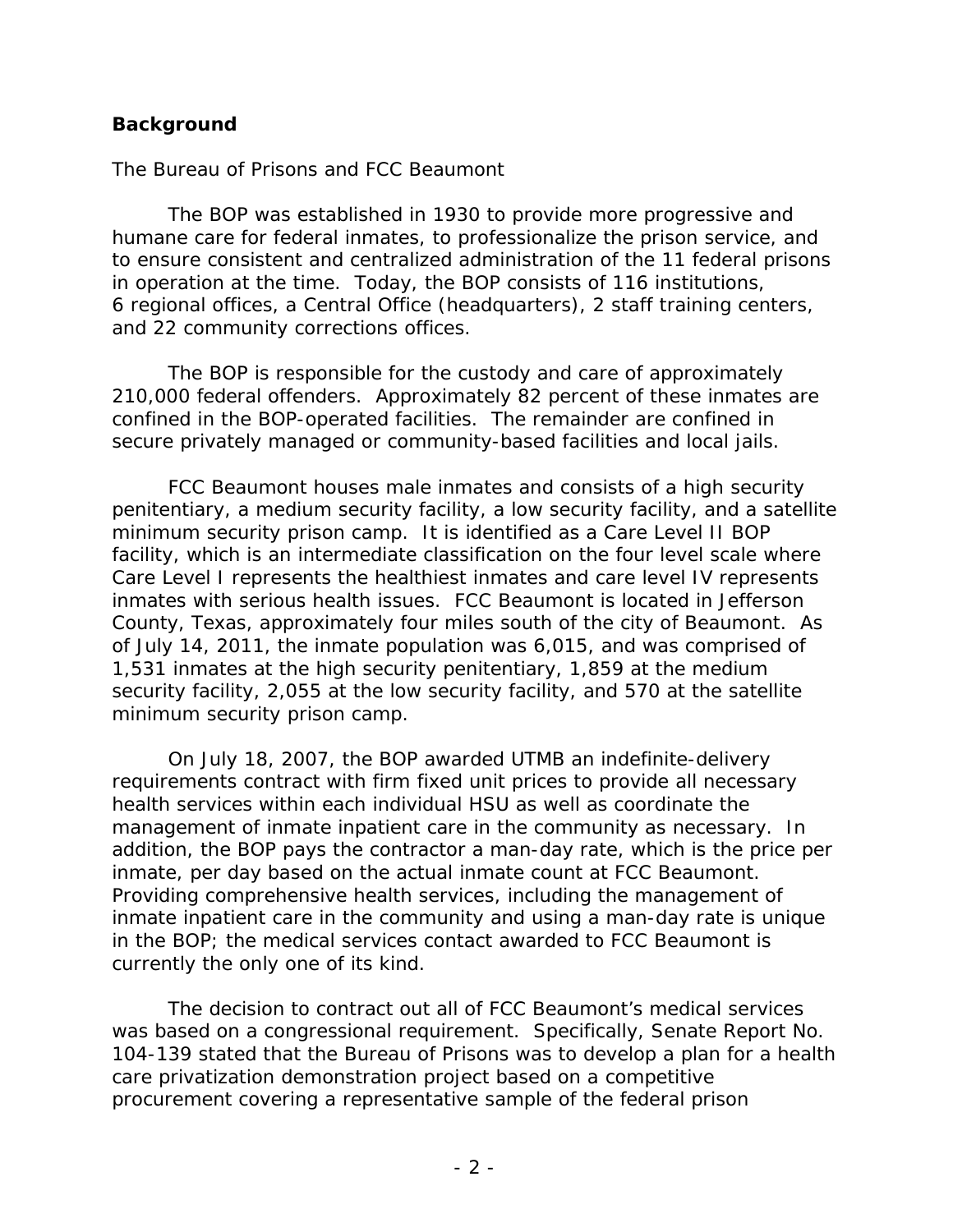population, that is, at least one federal correctional complex. Officials at the BOP explained that because FCC Beaumont came online around the same time the senate report was issued, it was selected for the project. The contractor, UTMB has been awarded the medical services contract three consecutive times, covering the entire time period from 1996 to the present.

### <span id="page-7-0"></span>*The University of Texas Medical Branch*

Established in 1891 as the University of Texas Medical Department, UTMB has grown from one building, 23 students and 13 faculty members to a modern health science center with more than 70 major buildings, more than 2,500 students and more than 1,000 faculty members. The 84-acre campus includes four schools, three institutes for advanced study, a major medical library, a network of hospitals and clinics that provide a full range of primary and specialized medical care, and numerous research facilities. The UTMB is a component of the University of Texas System. The UTMB set up a managed care system for the state of Texas approximately 17 years ago in response to a legislative mandate for managed care for the States prison system. UTMB manages 80 percent of the inmate population in the State of Texas.

### <span id="page-7-1"></span>**Our Audit Approach**

The overall objective of the audit was to determine if goods and services have been administered according to contract and government requirements. In addition to reviewing the solicitation procedures for acquiring medical services, we tested compliance with what we consider to be the most important terms and conditions of the contract. Specifically, we determined if:

- 1. The solicitation process for the contract was in accordance with the BOP's policies and procedures.
- 2. The cost and timeliness of services provided by the contractor were in accordance with the contract.
- 3. FCC Beaumont only paid for goods and services that were allowable and authorized.
- 4. FCC Beaumont and UTMB submitted required reports.
- 5. The UTMB's billing process was adequate and it provided proper documentation to FCC Beaumont to support requests for payment.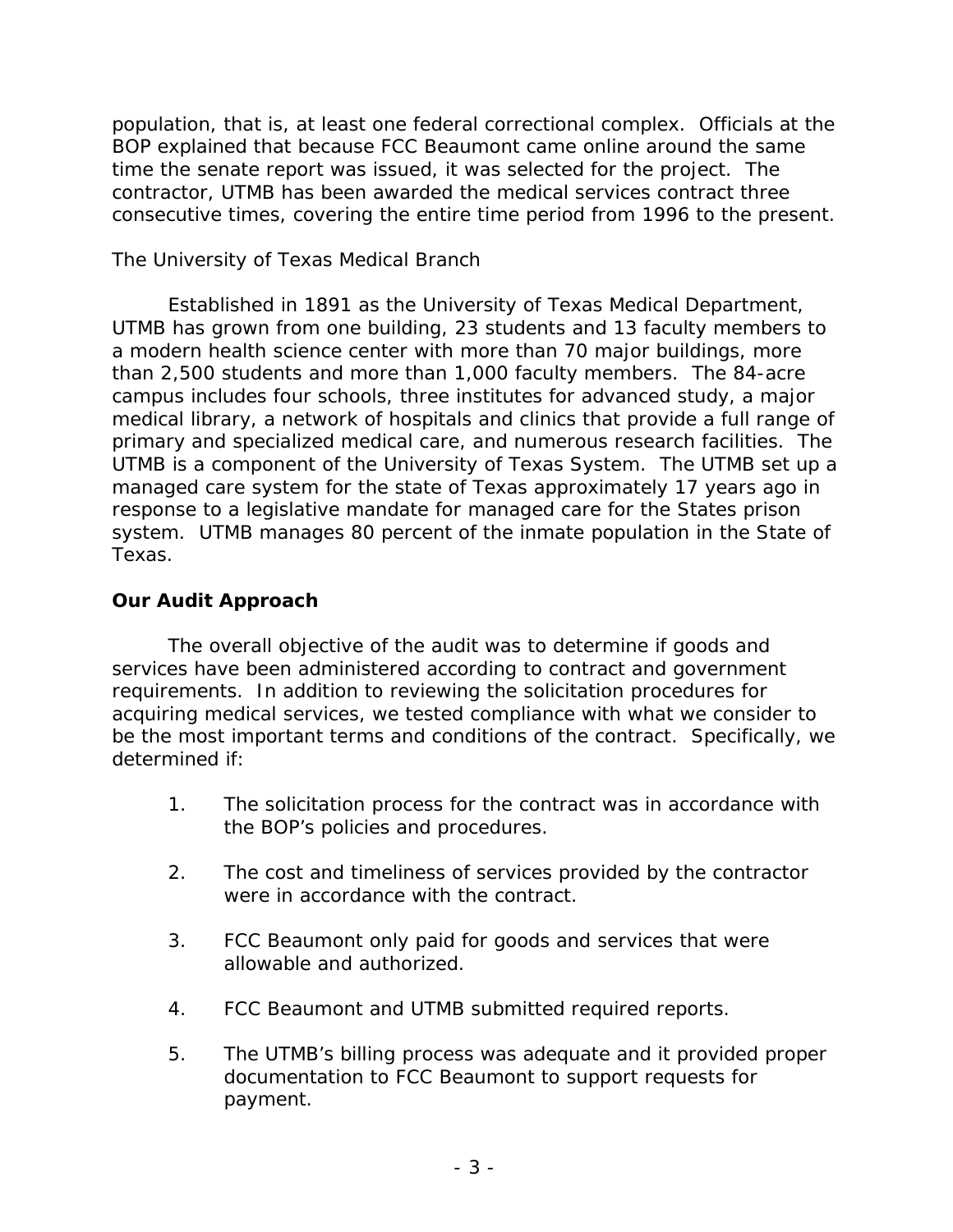6. FCC Beaumont effectively monitored UTMB's performance.

The results of our audit were based on interviews with essential personnel and documentation provided to us by both FCC Beaumont and the UTMB. Our review included testing of accounting and billing records from the effective date of the contract, July 18, 2007, through March 31, 2011.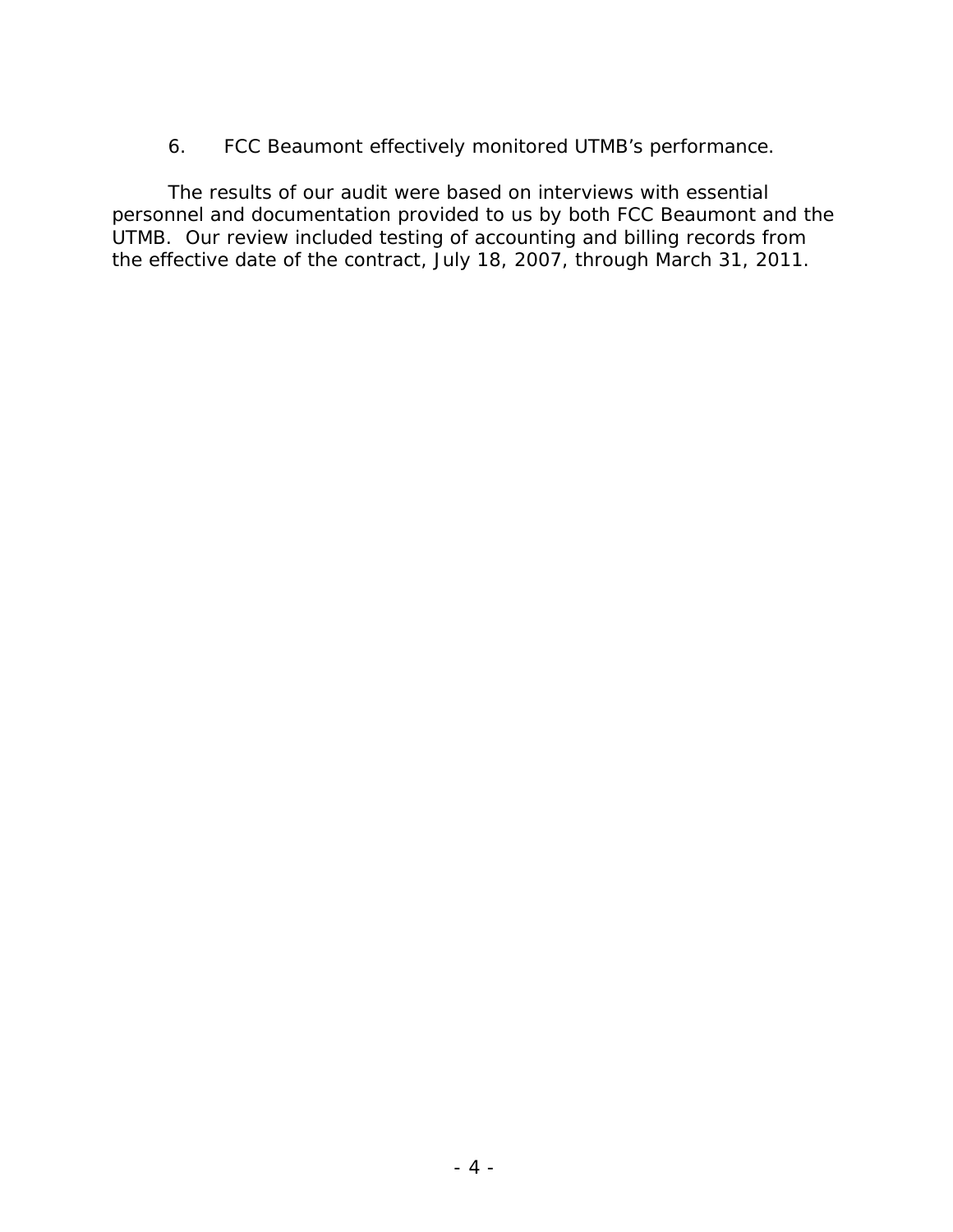### **FINDINGS AND RECOMMENDATIONS**

<span id="page-9-0"></span>We found that for those items tested, UTMB generally met the terms and conditions of the contract and followed applicable laws, regulations, and guidelines with the following exceptions. UTMB did not always submit proper invoices to FCC Beaumont, of the 24 payment vouchers sampled, 3 were missing invoices and 16 contained invoices with missing or incorrect information. In addition, UTMB had not paid all of its employees the proper Wage Determination Rates. Our audit also disclosed that FCC Beaumont did not verify all portions of UTMB invoices were calculated correctly resulting in an overpayment of \$2,394. Also, six payment vouchers were not properly authorized. In addition, FCC Beaumont miscalculated the August 2008 equitable adjustment payment resulting in an overpayment of \$1,883. Finally, FCC Beaumont generally complied with the Prompt Payment Act. However, one of the 24 payment vouchers tested was late, resulting in \$955 in penalty interest. These issues, as well as other areas covered in our audit, are discussed in detail in the following sections.

### <span id="page-9-1"></span>**Contract Solicitation and Award of Contract**

On July 18, 2007, the BOP awarded a contract to UTMB to provide all necessary health services within each individual HSU as well as coordinate the management of inmate inpatient care in the community as necessary. Specific provisions in the Statement of Work required that the contractor provide urgent and routine care consistent with correctional standards, while maintaining the level of quality dictated by the BOP and all applicable local, state, and federal laws and regulations.

The solicitation process used to acquire inmate medical services, and the subsequent awarding of the contract to UTMB was in accordance with the BOP's policies and procedures. The request for bids was advertised on FedBizOpps.gov as required, and the BOP officials properly received and evaluated bids in accordance with the BOP's rules and regulations.

### <span id="page-9-2"></span>**Compliance with Contract Requirements**

We found that for the items we tested, UTMB generally met the terms and conditions of the contract and followed applicable laws, regulations, and guidelines with two exceptions. They did not comply with Federal Acquisition Regulation (FAR) 22.1002-2 *Wage Determinations Based on Prevailing Rates*, as described in the following paragraph, and FAR Subpart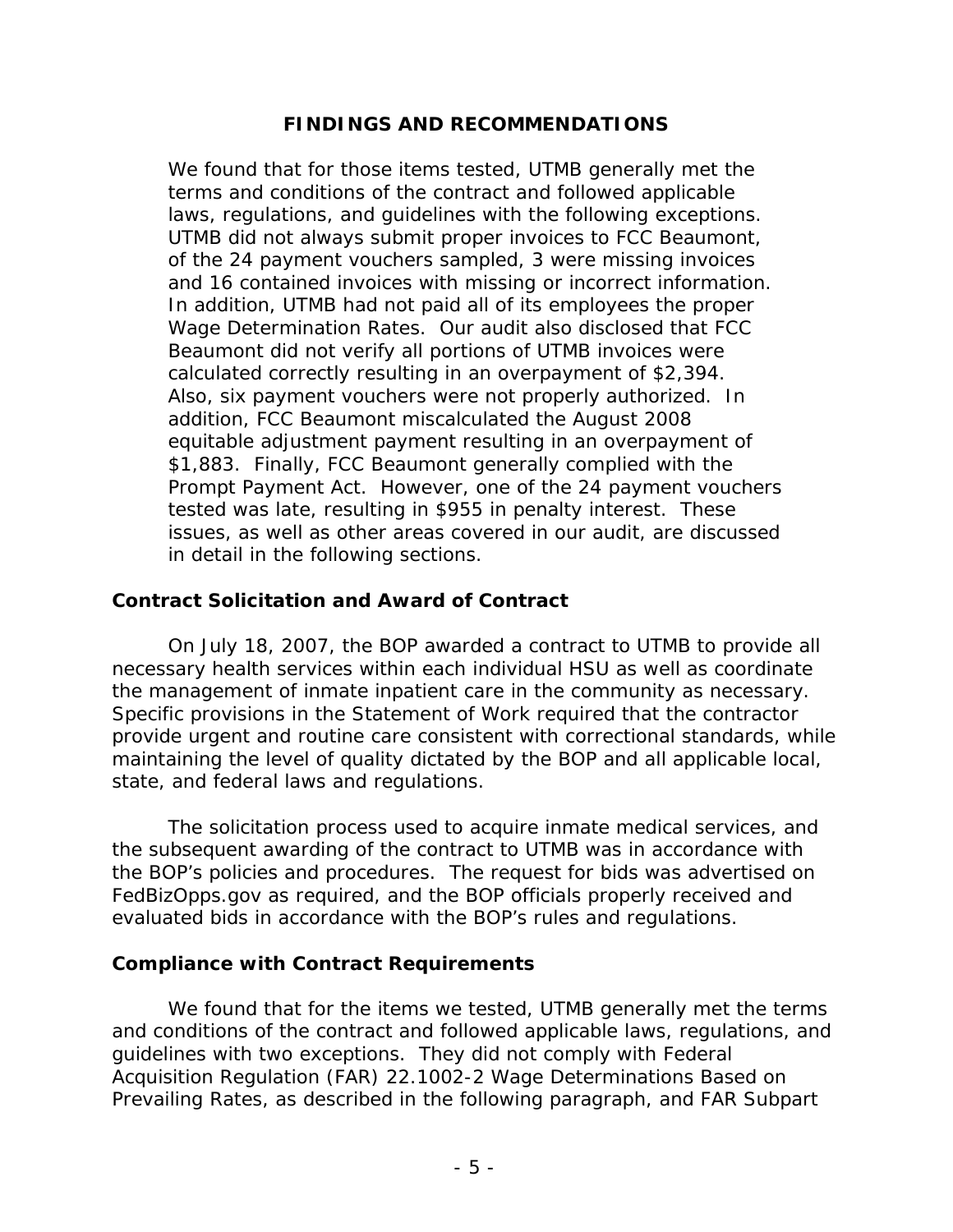32.905, *Payment Documentation and Process*, which is discussed in the Payment Testing – FCC Beaumont section of the report.

According to FAR 22.1002-2, contractors performing on service contracts in excess of \$2,500 shall pay their employees at least the wages found by the Department of Labor to prevail in the locality. UTMB Officials provided us with a list of its employees and their current salary information. From this information we calculated an hourly rate and compared that rate to the applicable Department of Labor Wage Determination rates and as detailed in Exhibit 3, determined not all 110 UTMB employees working at FCC Beaumont were paid the applicable Wage Determination Rates. For example, we determined that in the third option year, 4 of 110 UTMB employees were paid less than the minimum wage rate.

**EXHIBIT 2 EMPLYOEE'S NOT PAID THE DEPARTMENT OF LABOR WAGE DETERMINATION RATE**

| <b>Employee No.</b> | Minimum wage<br>rate in Option<br>Year <sub>3</sub> | <b>Employee</b><br><b>Hourly rate</b> |
|---------------------|-----------------------------------------------------|---------------------------------------|
| 17                  | \$19.66                                             | \$19.64                               |
| 43                  | \$27.64                                             | \$25.22                               |
| 44                  | \$27.64                                             | \$24.04                               |
| 45                  | \$27.64                                             | \$25.34                               |

Source: OIG's analysis of Department of Labor Wage Determination rates

We recommend FCC Beaumont ensures that UTMB comply with FAR 22.1002-2 and pay its employee's in accordance with the Department of Labor's Wage Determination Rates.

### <span id="page-10-0"></span>**Payment Testing – FCC Beaumont**

According to FCC Beaumont officials, there are several steps in the verification of supplies and services, and in the authorization of invoice payments. These steps are as follows; the verification process begins with the task order packet. The Health Service Specialist, the equivalent of a Health Services Administrator (HSA), will put together a Request for Purchase (RP). This is done monthly and is signed off on and passed on to the Supervisory Contracting Officer who reviews the RP, signs it and generates a Purchase Order (SF-1449) from the Unified Financial Management Information System (UFMIS). The Supervisory Contracting Officer will sign the Purchase Order and pass both the RP and the Purchase Order on to the Financial Management Personnel and they fill in the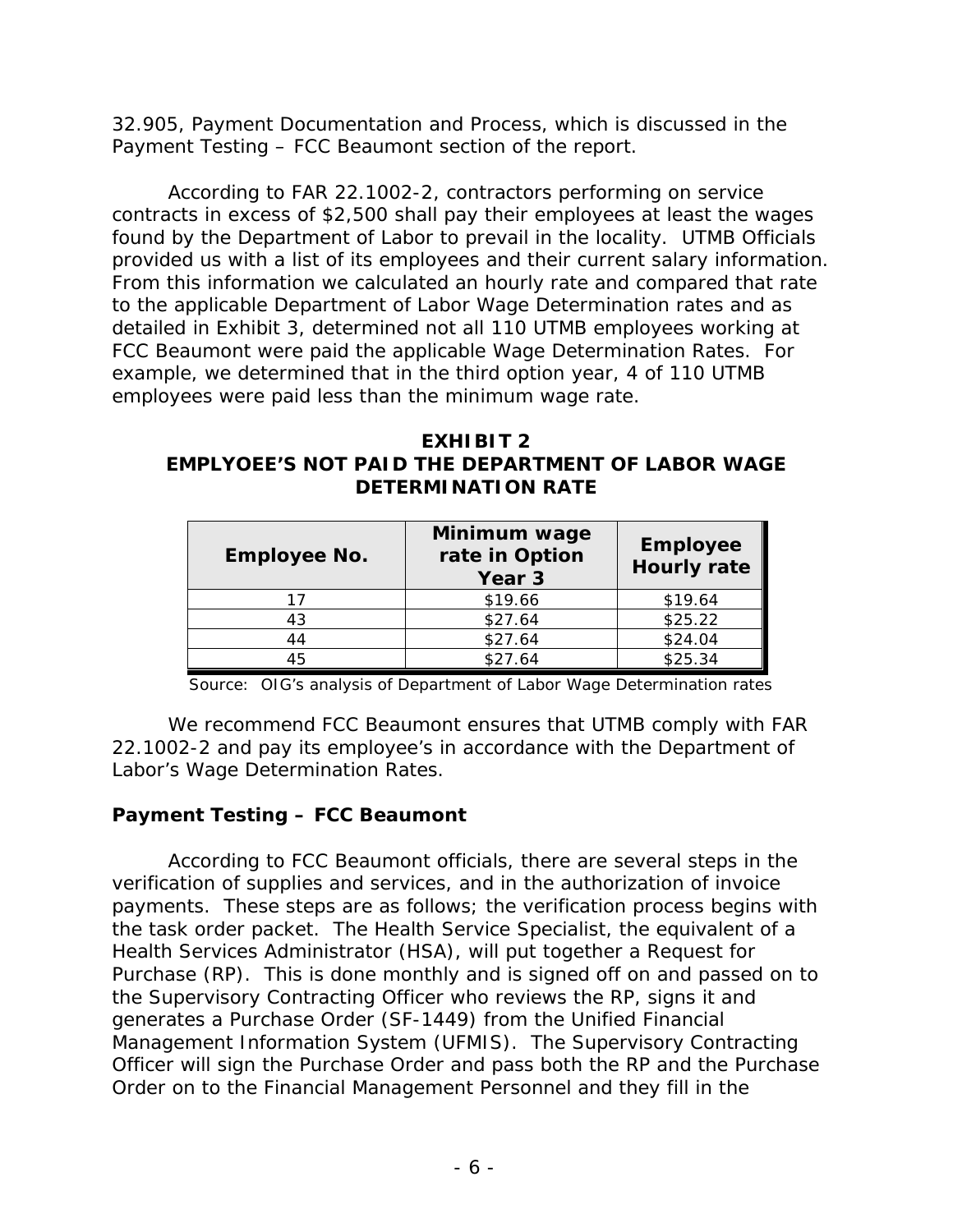Purchase Order number and payment terms. The Purchase Order is also used to obligate the money in the Financial Management Information System (FMIS).

When the Budget Analyst staff receives the monthly BOP report of inmate man-days, the Financial Specialist at FCC Beaumont will provide the report to UTMB. UTMB then generates an invoice and sends it to FCC Beaumont. The Health Services Specialist approves the invoice and Accounting verifies it. Once the invoice has been verified, the Cost Center Manager approves the payment and the Accounting Technician verifies it is not a duplicate payment and generates the voucher validation report in FMIS. The task order documents, the request for purchase documents, the Purchase order, and the FMIS obligation reports are included with the voucher validation report and the invoice from UTMB, all of which goes to a certifying officer for approval and the Accounting Technician initiates the payment.

From the inception of the contract on July 18, 2007, through March 31, 2011 (third option year), FCC Beaumont made 50 payments to UTMB, totaling \$66,707,[2](#page-11-1)93.<sup>2</sup> We judgmentally selected for testing, 24 of the 50 payment vouchers, totaling \$26,664,319, or 40 percent of the total expenditures incurred through March 31, 2011. The purpose of our testing was to determine if: (1) services billed were properly approved, correctly calculated, accurately recorded in the accounting records, and allowable according to the contract; (2) receipt of services was confirmed; (3) invoices were completed in compliance with the contract and federal guidelines and invoiced amounts included supporting documentation; and (4) payments were properly approved and in compliance with the Prompt Payment Act. The testing results are discussed in the following sections.

### <span id="page-11-0"></span>*Improper or Missing Invoices*

According to FAR Subpart 32.905 *Payment Documentation and Process*, payments will be based on receipt of a proper invoice and satisfactory contract performance. A proper invoice must include the following items: (1) the name and address of the contractor; (2) the invoice date and invoice number; (3) the contract number; (4) description, quantity, unit of measure, unit price, and extended price of supplies delivered or services performed; (5) shipping and payment terms; (6) name and address of contractor official to whom payment is to be sent; and a (7) name, title,

<span id="page-11-1"></span> $\overline{\phantom{a}}$  2  $2$  The contract was for a base year and, if exercised, four additional option years. The performance period for the base year through option year four would be July 18, 2007 through July 17, 2012.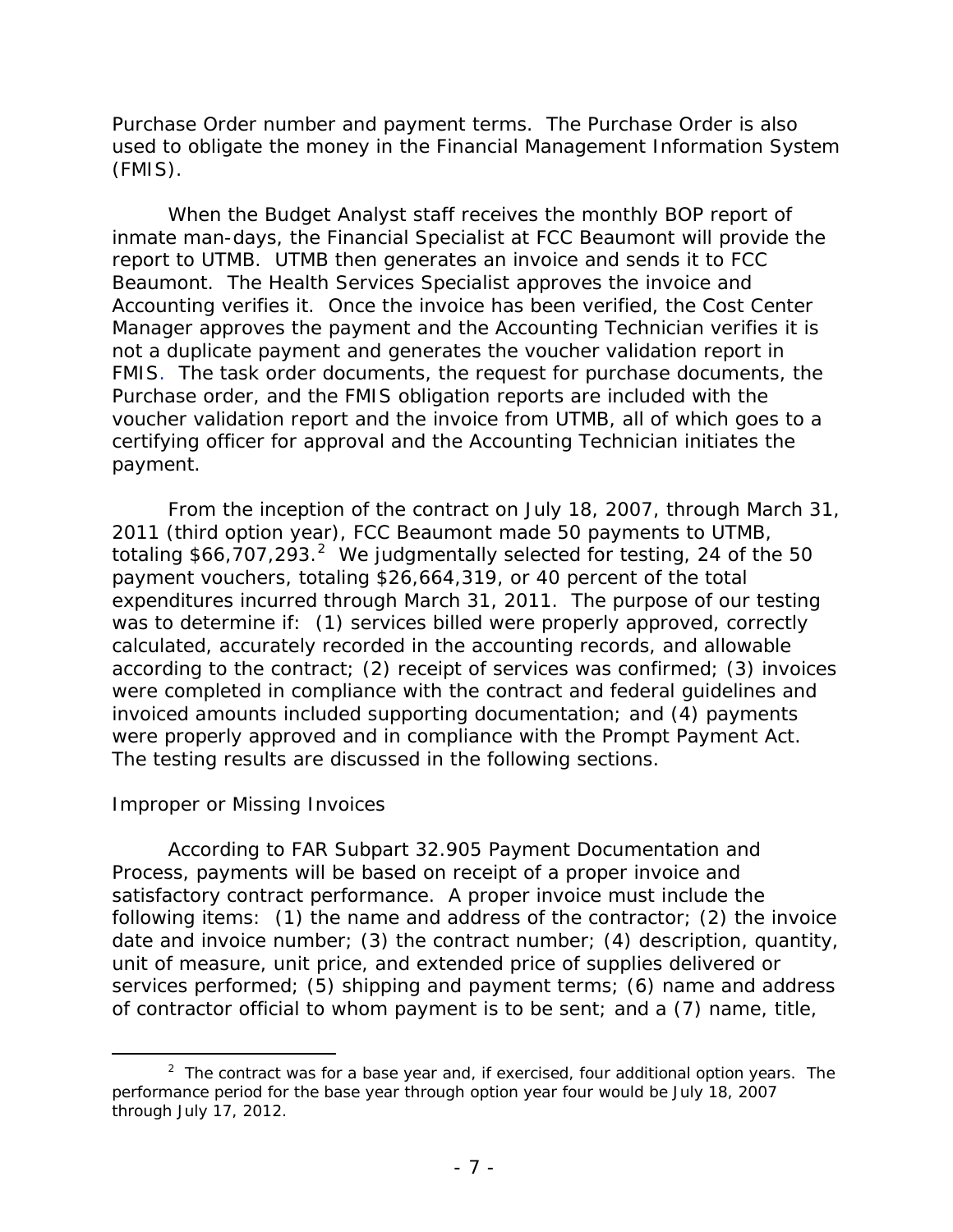phone number and mailing address of the person to notify in the event of a defective invoice.

We obtained a list of all the payments from FCC Beaumont to the University of Texas Medical Branch (UTMB) under the medical services contract. Of the 24 payment vouchers sampled, 3 were missing invoices and 16 contained improper invoices with missing or incorrect contract numbers, missing the contractor's address, or missing the contractor point of contact (POC). Missing invoices and missing invoice information could result in erroneous and improper payments. Additionally, payments not supported with invoices indicate FCC Beaumont personnel did not ensure that all the proper voucher documentation was verified prior to payment. Exhibit 4 is a summary of the improper invoice issues:

|                | <b>Invoice</b><br>No. | <b>Missing</b><br>Contract<br>No. | Incorrect<br>Contract<br>No. | <b>Missing</b><br>Contractor<br><b>Address</b> | <b>Missing</b><br><b>Contractor</b><br><b>POC</b> |
|----------------|-----------------------|-----------------------------------|------------------------------|------------------------------------------------|---------------------------------------------------|
| $\mathbf{1}$   | FED08-01              | X.                                |                              |                                                |                                                   |
| $\overline{2}$ | FED08-06              | Χ                                 |                              |                                                |                                                   |
| 3              | $EED08-11^3$          | X                                 |                              |                                                |                                                   |
| 4              | FED09-01              | X                                 |                              | Χ                                              | X                                                 |
| 5              | FED09-02              |                                   | X                            |                                                |                                                   |
| 6              | FED09-09              |                                   | X                            | Χ                                              | Χ                                                 |
| 7              | FED09-12              |                                   | Χ                            | Χ                                              | Χ                                                 |
| 8              | FED10-02              |                                   | X                            |                                                |                                                   |
| 9              | FED10-05              |                                   | X                            |                                                | X                                                 |
| 10             | FED10-06              |                                   | X                            |                                                | Χ                                                 |
| 11             | FED10-07              |                                   | X                            | Χ                                              | Χ                                                 |
| 12             | <b>FED10-11A</b>      |                                   |                              | Χ                                              | Χ                                                 |
| 13             | FED10-11B             |                                   |                              | X                                              | X                                                 |
| 14             | FED11-02              |                                   | X                            |                                                |                                                   |
| 15             | FED11-04              |                                   | X                            |                                                | X                                                 |
| 16             | FED11-06              |                                   | X                            |                                                | X                                                 |
|                | <b>Total</b>          | 4                                 | 10                           | 6                                              | 10                                                |

#### **EXHIBIT 3 SUMMARY OF IMPROPER INVOICES**

Source: OIG analysis of FCC Beaumont's payment records

We recommend FCC Beaumont ensure that UTMB provides proper invoices that comply with FAR Subpart 32.905 *Payment Documentation and Process*.

<span id="page-12-0"></span> $\overline{\phantom{a}}$  3  $3$  This particular invoice was comprised of invoice numbers FED08-11A and FED08-11B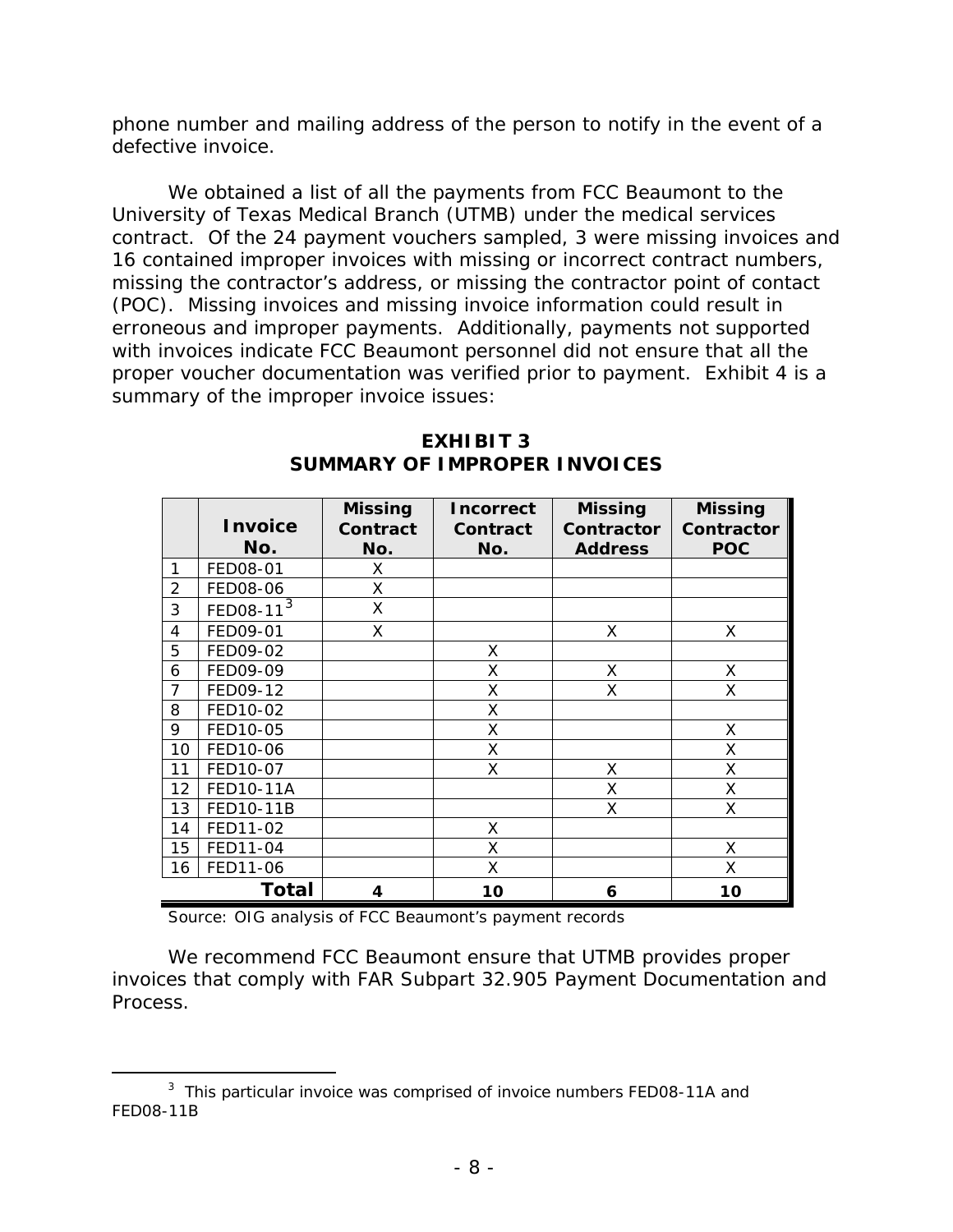#### <span id="page-13-0"></span>*Unauthorized Requests for Purchases*

 According to the BOP Program Statement P6010.02, *Health Services Administration*, the HSA is responsible for verifying the accuracy of the invoice, including determining if the billed services were authorized and appropriate and have been completed. Additionally, according to the BOP's Program Statement P4100.04, *Bureau of Prisons Acquisition Policy*, requests for purchases and/or other prescribed forms shall be signed or initialed by a Cost Center Manager; and according to the contract, any services to be furnished under the contract shall be ordered by issuance of a task order.

During transaction testing, we identified six payment vouchers that were not properly authorized. One voucher was missing a task order, and five vouchers contained task orders that were either not signed by the Cost Center Manager or not signed by both the Cost Center Manager and the Contracting Officer.

During a portion of the contract period, the UTMB prison hospital in Galveston, Texas served the FCC Beaumont patient population for off-site inpatient and outpatient services. UTMB's monthly invoices to FCC Beaumont contained a "FBOP Daily Census" that listed the inmate's name, admission and discharge dates, and the number of days billed. The cost of inmate offsite days was calculated using the established man-day rate and billed to FCC Beaumont in the monthly invoice. However, the voucher package did not contain any supporting documentation or acknowledgement that the number of off-site inmate days was verified.

To ensure that FCC Beaumont was properly charged for off-site services, we selected the 6 payment vouchers that contained these charges, out of the 24 tested payment vouchers, and compared the inmates listed on UTMB's FBOP Daily Census report to the BOP Inmate History Reports.<sup>[4](#page-13-1)</sup> We determined that the off-site days were often miscalculated, missing supporting documentation, and double charged. As a result, FCC Beaumont overpaid \$2,394.

In addition, contract modification number three allowed for an equitable adjustment to account for the inmate population falling below a minimum threshold of 5,130 for 30 consecutive days. To calculate the reimbursement owed to UTMB, FCC Beaumont took the original payment and subtracted the additional contract amount based on the 5,130 floor. However, for August 2008, FCC Beaumont did not include the cost of off-site

<span id="page-13-1"></span> $\overline{4}$ <sup>4</sup> BOP Inmate History Reports contain inmates' assigned location, organized by date and time.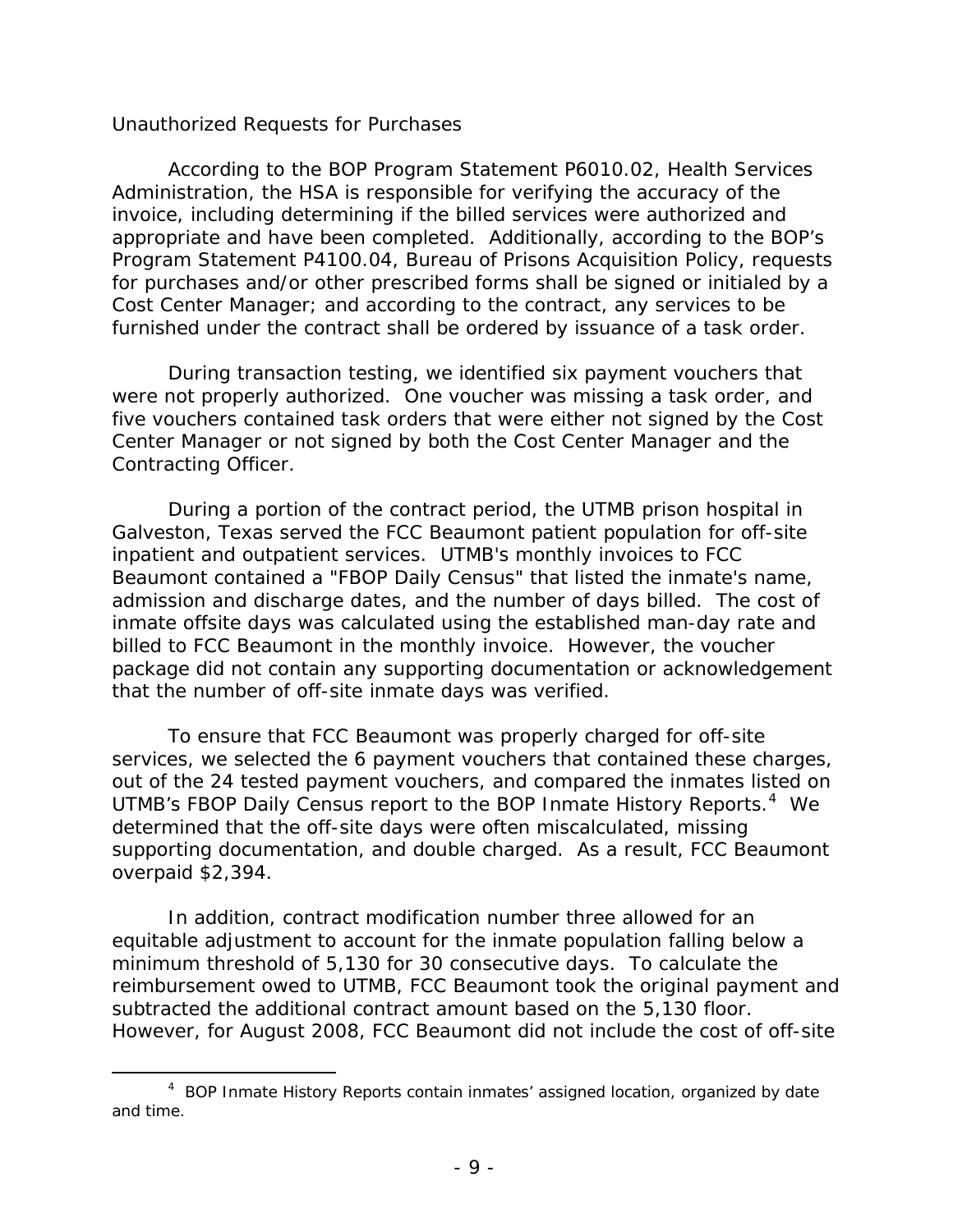man-days in its original calculation; therefore, its calculation was overstated by \$1,883.

We recommend the BOP remedy the two over payments of \$2,394 and \$1,883. We also recommend FCC Beaumont comply with the BOP's Program Statement P6010.02, *Health Services Administration* and BOP Program Statement P4100.04 *Bureau of Prisons Acquisition Policy* and implement policies and procedures to ensure that all invoices and payments are properly authorized and verified.

### <span id="page-14-0"></span>*Prompt Payment*

The BOP's Program Statement P2011.10, *Prompt Payment Act*, requires federal agencies to make payments on time and to pay interest penalties when payments are late. Payment to UTMB was owed 30 days after invoice receipt. We determined that FCC Beaumont generally complied with the Prompt Payment Act. Of the 24 payment vouchers tested, only one payment was late; the September 2007 payment was four days late resulting in \$955 in penalty interest.

We recommend FCC Beaumont comply with the Prompt Payment Act and remedy the \$955 in penalty interest.

### <span id="page-14-1"></span>**Payment Testing – University of Texas Medical Branch**

Given the low risk associated with the use of the man-day rate, when performing transaction testing for UTMB we took the general ledger detail they provided and compared it to FCC Beaumont's list of payments to UTMB. There was one UTMB transaction in the amount of \$2,856, for speaker fees, which did not appear to fall under the contract. UTMB officials informed us that the BOP invited UTMB mental health personnel to speak at a conference and that the fee was paid by the BOP Central Washington Office and not under the contract. UTMB officials were able to provide support verifying this.

### <span id="page-14-2"></span>**Required Reports**

### <span id="page-14-3"></span>*UTMB Reporting*

According to the contract, on a non-routine basis, the contractor shall submit various medical reports to the BOP. These reports may include, but will not be limited to, pharmaceutical utilization reports and pharmaceutical evaluation reports. In addition, the contractor will assign at least one medical staff member to the dining hall at each institution for the lunch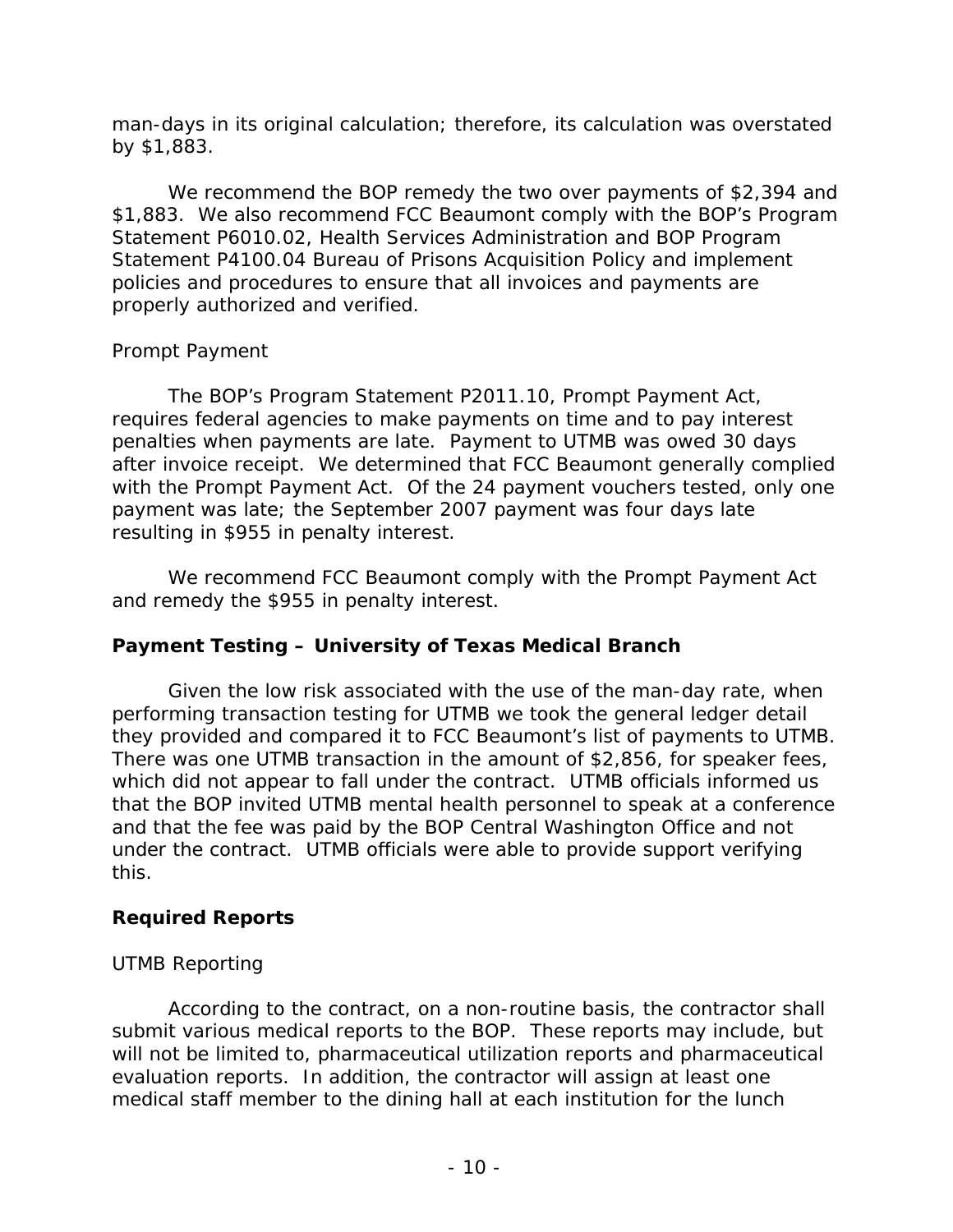meal. The contractor will keep written records of the questions and requests resulting from the mainline attendance and provide a copy of these written records to the FCC Beaumont weekly. FCC Beaumont provided us copies of these reports and written records. Therefore, we concluded that UTMB was generally in compliance with the contract's reporting requirements.

### <span id="page-15-0"></span>*The Bureau of Prisons Reporting*

According to the BOP Program Statement P4100.04, the Contracting Officer's Technical Representative shall provide written evaluations of contractor performance to the Contracting Officer, including interim reports not less than annually, and contractor progress reports not less than quarterly. Both the interim and quarterly reports were completed and submitted, by FCC Beaumont as required

### <span id="page-15-1"></span>**Contractor Billing Process**

We interviewed UTMB Officials to determine how their accounting system accumulates, records, and summarize billing and cost information. On a monthly basis, FCC Beaumont provides UTMB with the BOP monthly man-day report and UTMB uses the man-day numbers on those reports to generate an invoice which is sent to FCC Beaumont. Given the unique nature of the contract, the outsourcing of 100 percent of the medical services and the use of the man-day rate, the contractor billing process does not require any of the traditional coding necessary in medical services billings.

### <span id="page-15-2"></span>**Monitoring of Contractor**

While on site at FCC Beaumont, we learned UTMB medical staff work with FCC Beaumont staff on a daily basis and the FCC Beaumont staff and UTMB staff meet monthly to discuss any issues that arise. In addition, Patient Satisfaction Survey's are distributed to inmate patients on a random basis at each institution and monthly medical records audits are performed. Both the survey and the audits help FCC Beaumont ensure UTMB is providing all applicable services.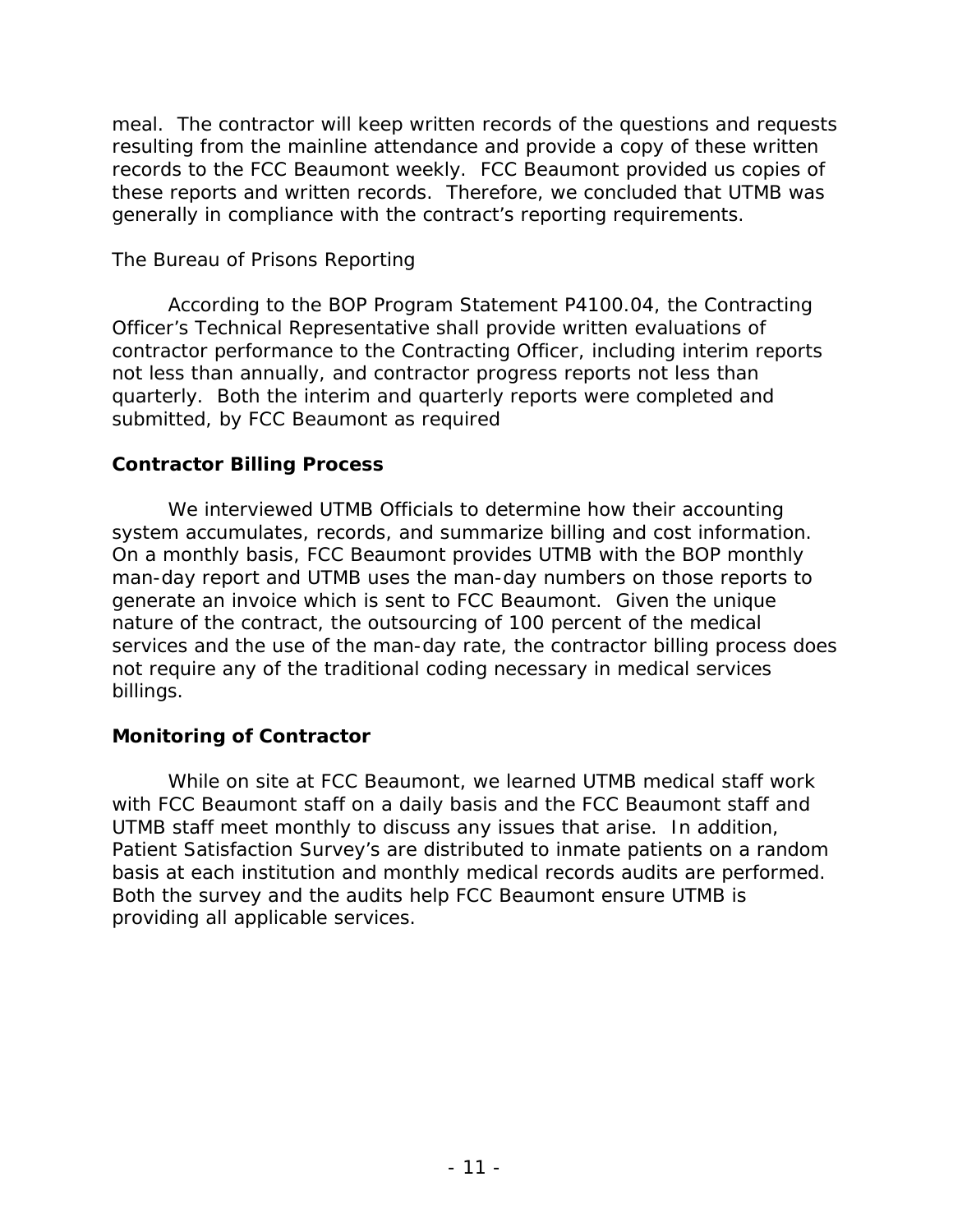### <span id="page-16-0"></span>**Recommendations**

We recommend that the BOP:

- 1. Ensure that UTMB complies with FAR 22.1002-2 and pay its employee's in accordance with the Department of Labor's Wage Determination Rates.
- 2. Ensure UTMB provides complete invoices that comply with FAR Subpart 32.905 *Payment Documentation and Process*.
- 3. Remedy the \$2,394 in over payments FCC Beaumont made to UTMB related to charges for off-site days.
- 4. Remedy the \$1,883 overstated equitable adjustment inmate calculation payment.
- 5. Comply with the BOP's Program Statement P6010.02, *Health Services Administration* and BOP Program Statement P4100.04 *Bureau of Prisons Acquisition Policy* and implement policies and procedures to ensure that all invoices and payments are properly authorized and verified.
- 6. Comply with the Prompt Payment Act and remedy the \$955 in penalty interest.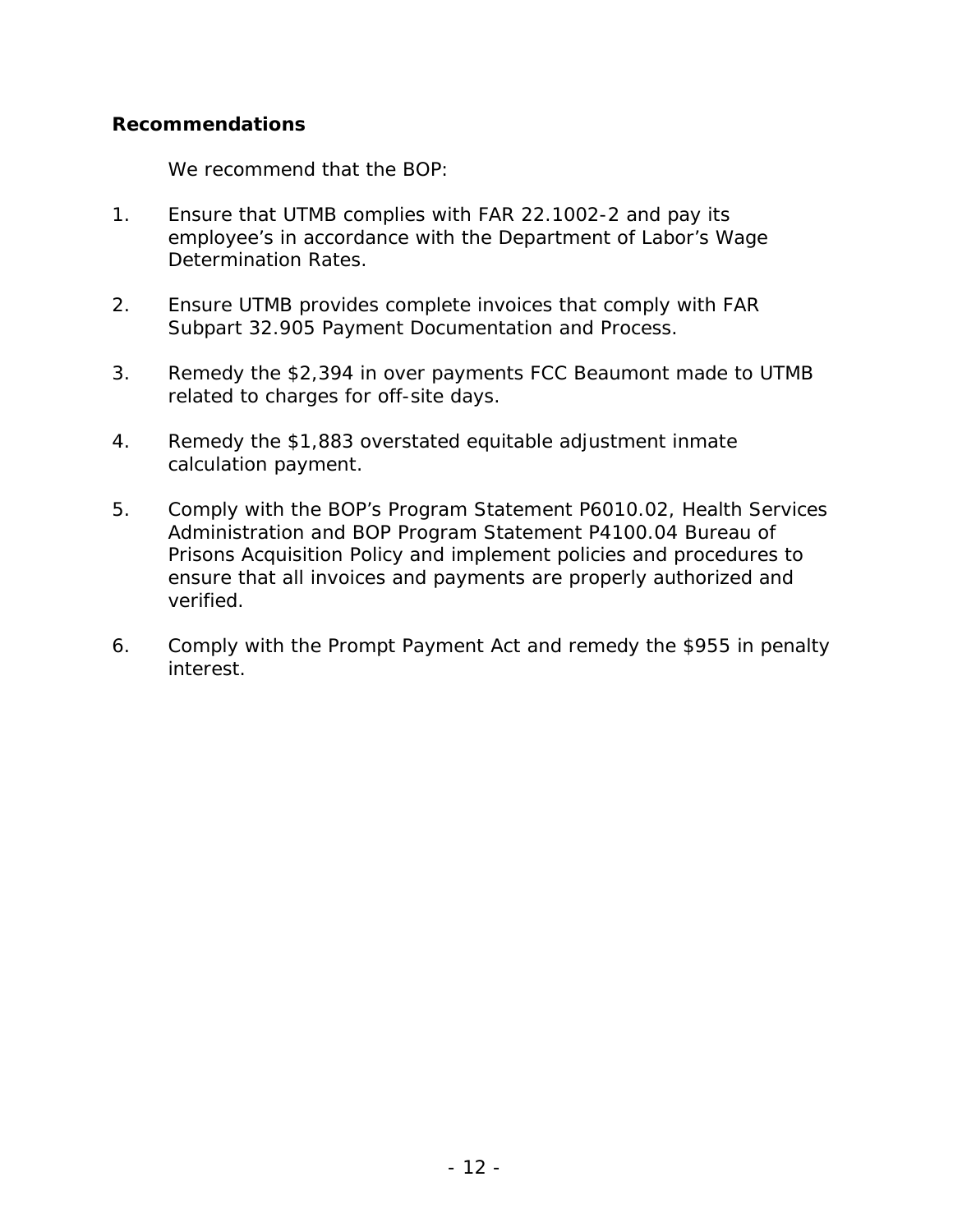### **APPENDIX I**

#### **OBJECTIVES, SCOPE, AND METHODOLOGY**

<span id="page-17-0"></span>The objectives of our audit were to determine if: (1) the solicitation process for the contract was in accordance with the BOP policies and procedures, (2) the contractor provided the supplies and services at the cost and time agreed to in the contract, (3) payments were only made for supplies and services that were allowable and authorized, (4) the BOP and contractor submitted required reports, (5) the contractor's billing process was adequate and proper documents were provided to the BOP in support of its requests for payment, and (6) the BOP effectively monitored the contract. Additionally, a sample of source documents was reviewed at FCC Beaumont to determine if billings were adequately supported.

We conducted our audit in accordance with Government Auditing Standards and included such tests as were considered necessary to accomplish our objectives. Our audit concentrated on the inception of the contract on July 18, 2007, through March 31, 2011.

We performed sample testing for contract expenditures. In this effort, we employed a judgmental sampling design to verify that expenses incurred under the contract were accurate, complete and properly authorized. We selected a sample of 24 expenditures for Contract No. DJB50211015. This non-statistical sample design does not allow projection of the test results to the universe from which the sample was selected.

We also obtained an understanding of the contract requirements along with the contractor's controls and processes. We reviewed documents and conducted interviews at the FCC Beaumont facilities and with UTMB staff, to determine if the contractor provided services in accordance with the contract and if billed costs were accurate. Specifically, we:

- Reviewed internal controls over payments at FCC Beaumont.
- Examined a judgmental sample of 24 out of the total 50 overall transactions to review invoices and related supporting documents at FCC Beaumont.
- Reviewed internal controls over the billing processes for UTMB to ensure that the invoices received by FCC Beaumont were accurate.

In addition, we verified UTMB's invoice and payment records against FCC Beaumont to assess the accuracy of billings; however, we did not test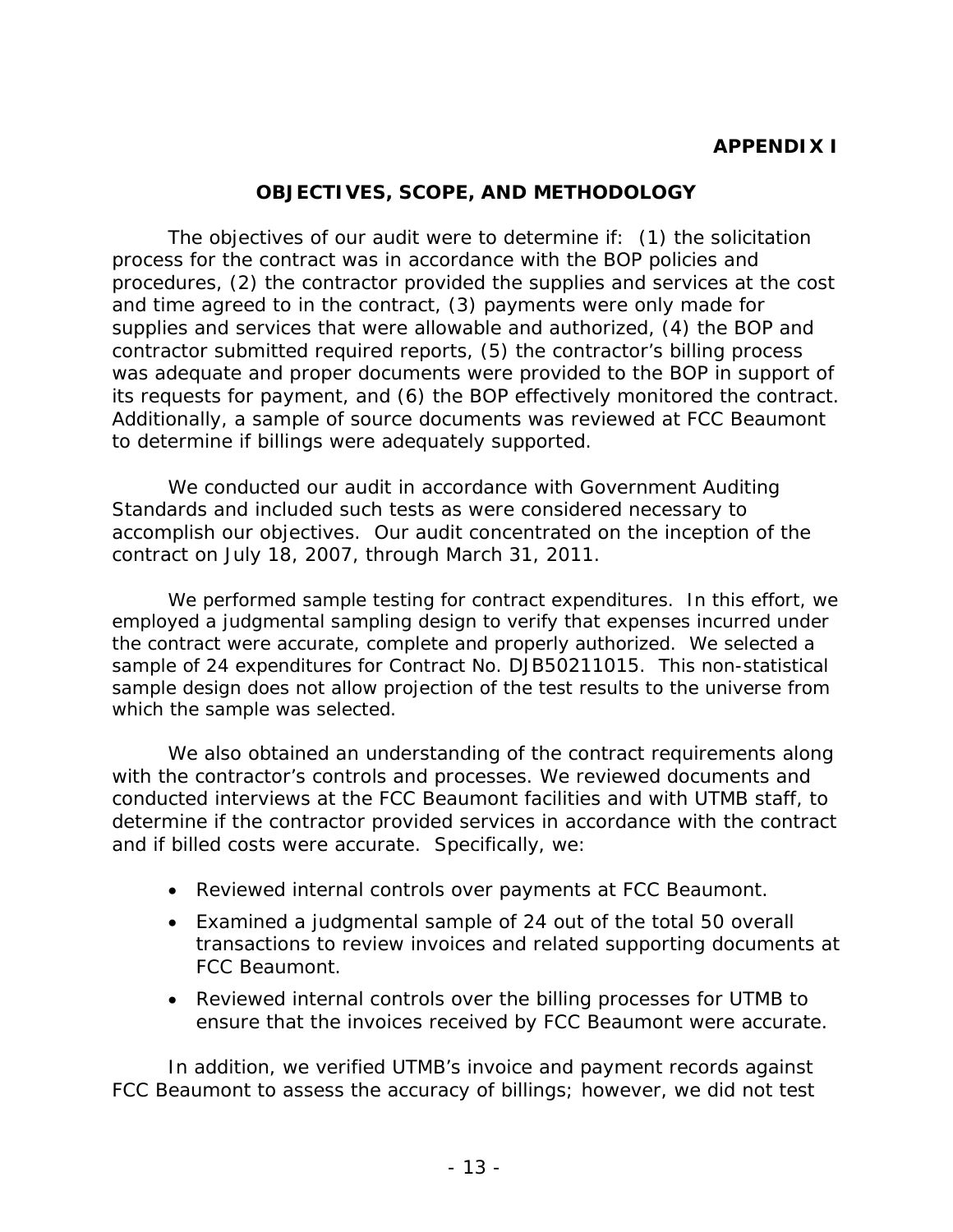the reliability of the financial management system as a whole. We determined that the contractor's records were sufficiently reliable to meet the objectives of this audit.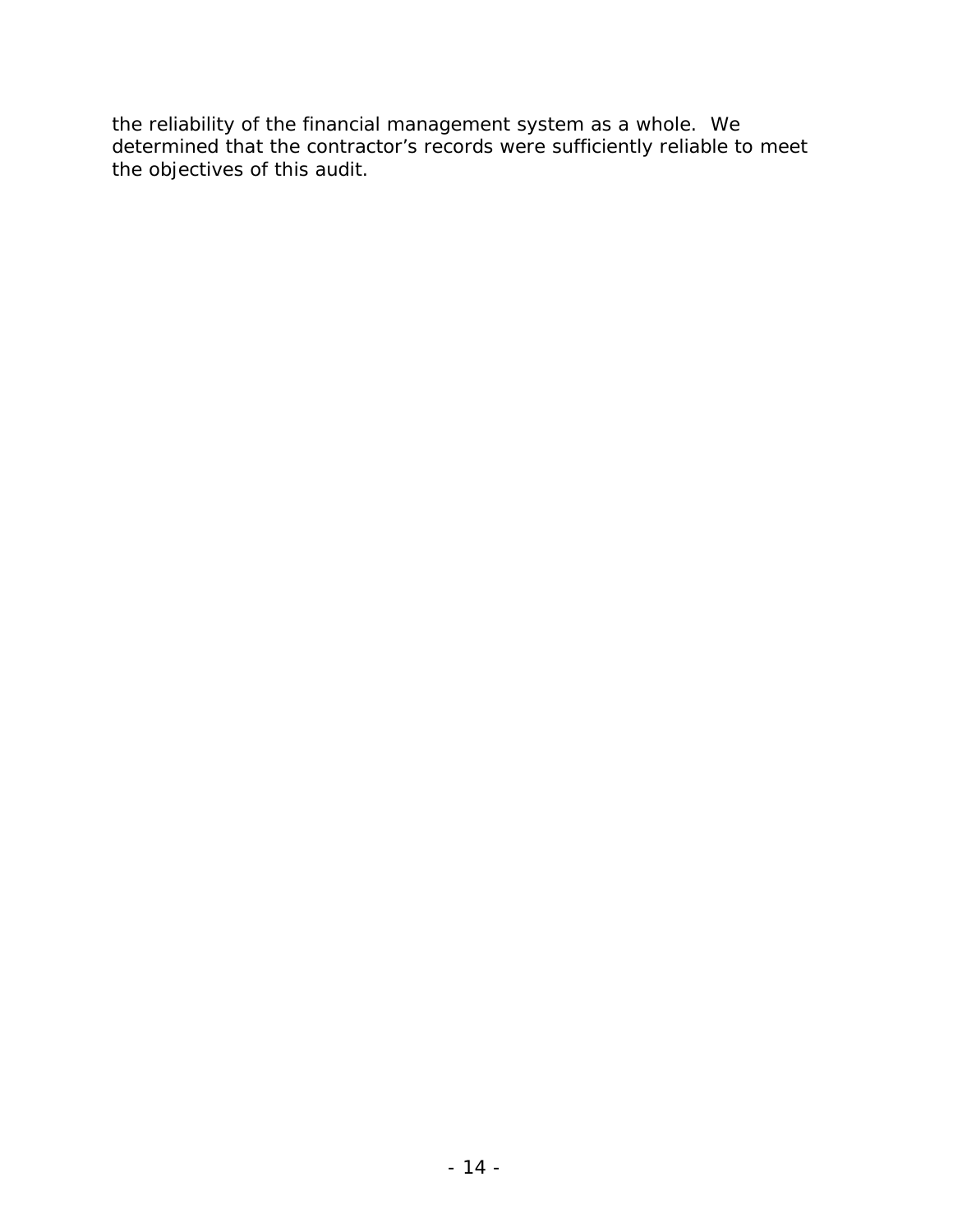# **SCHEDULE OF DOLLAR-RELATED FINDINGS**<sup>[5](#page-19-1)</sup>

<span id="page-19-0"></span>

| <b>DOLLAR-RELATED FINDINGS:</b>                                             | <b>AMOUNT</b> | <b>PAGE</b> |
|-----------------------------------------------------------------------------|---------------|-------------|
| Over Payment of Invoices -<br>Miscalculation of Off-Site Days               | \$2,394       | 10          |
| Over payment of Invoices –<br>Equitable Adjustment<br><b>Miscalculation</b> | \$1,883       | 10          |
| <b>Total Questioned Costs:</b>                                              | \$4,277       |             |
| Penalty Interest for a Late<br>Payment                                      | \$955         | 11          |
| <b>TOTAL DOLLAR-RELATED</b><br><b>FINDINGS</b>                              | \$5,232       |             |

<span id="page-19-1"></span> $\frac{1}{5}$  $5$  Questioned Costs are monies spent that, at the time of the audit, do not comply with legal requirements, or are unsupported, unbudgeted, or are unnecessary or unreasonable. They can be recoverable or nonrecoverable.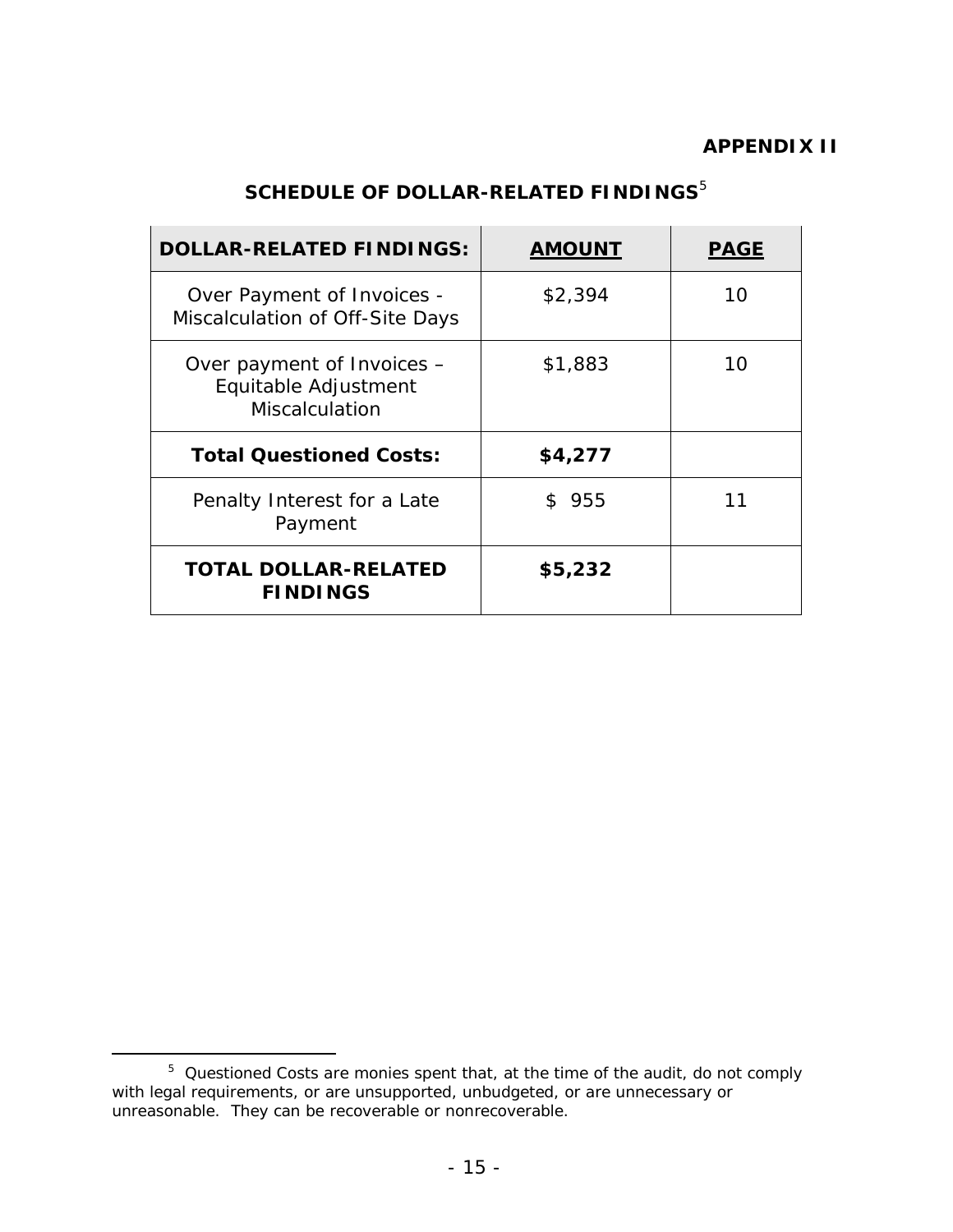### **BOP'S RESPONSE TO THE DRAFT REPORT**

### <span id="page-20-0"></span>MEMORANDUM FOR DAVID M. SHEEREN REGIONAL AUDIT MANAGER DENVER REGIONAL AUDIT OFFICE

FROM: Thomas R. Kane, Acting Director

SUBJECT: Response to the Office of Inspector General's (OIG) DRAFT Report: Audit of the Federal Bureau of Prisons Medical Services Contract with the University of Texas Medical Branch Contract No. DJB50211015

The Bureau of Prisons (BOP) appreciates the opportunity to respond to the open recommendations from the draft report entitled Audit of the Federal Bureau of Prisons Medical Services Contract with the University of Texas Medical Branch (UTMB) Contract No. DJB50211015.

Please find the Bureau's response to the recommendations below:

**Recommendation 1:** "Ensure that UTMB complies with FAR 22.1002-2 and pay its employees in accordance with the Department of Labor's Wage Determination Rates."

**Response:** In accordance with FAR 22.1004 the Department of Labor has total responsibility to enforce the Service Contract Act. When Option Year No. 03, was exercised, Wage Determination No. 2005-2505, Revision No. 13 (dated 06/13/11), was incorporated into Modification No. 006. In accordance with FAR 22.1018, notification to contractor and employees, UTMB was notified of the minimum wages and fringe benefits per the wage determination. It is the responsibility of the contractor to ensure all employees are paid the minimum amount of the wage classification. When an employee is paid less than the minimum wage rate, it is the Department of Labor's responsibility to ensure the wage rate is enforced and the contractor complies. The only time when the Administrative Contracting Officer (ACO) would be involved with this type of issue would be when the effected employee notifies the ACO that he or she is not being paid the correct prevailing wage rate under the Service Contract Act. The ACO would notify the contractor of the issue. If the contractor refused to pay the rate, then this matter would be turned over to the Department of Labor for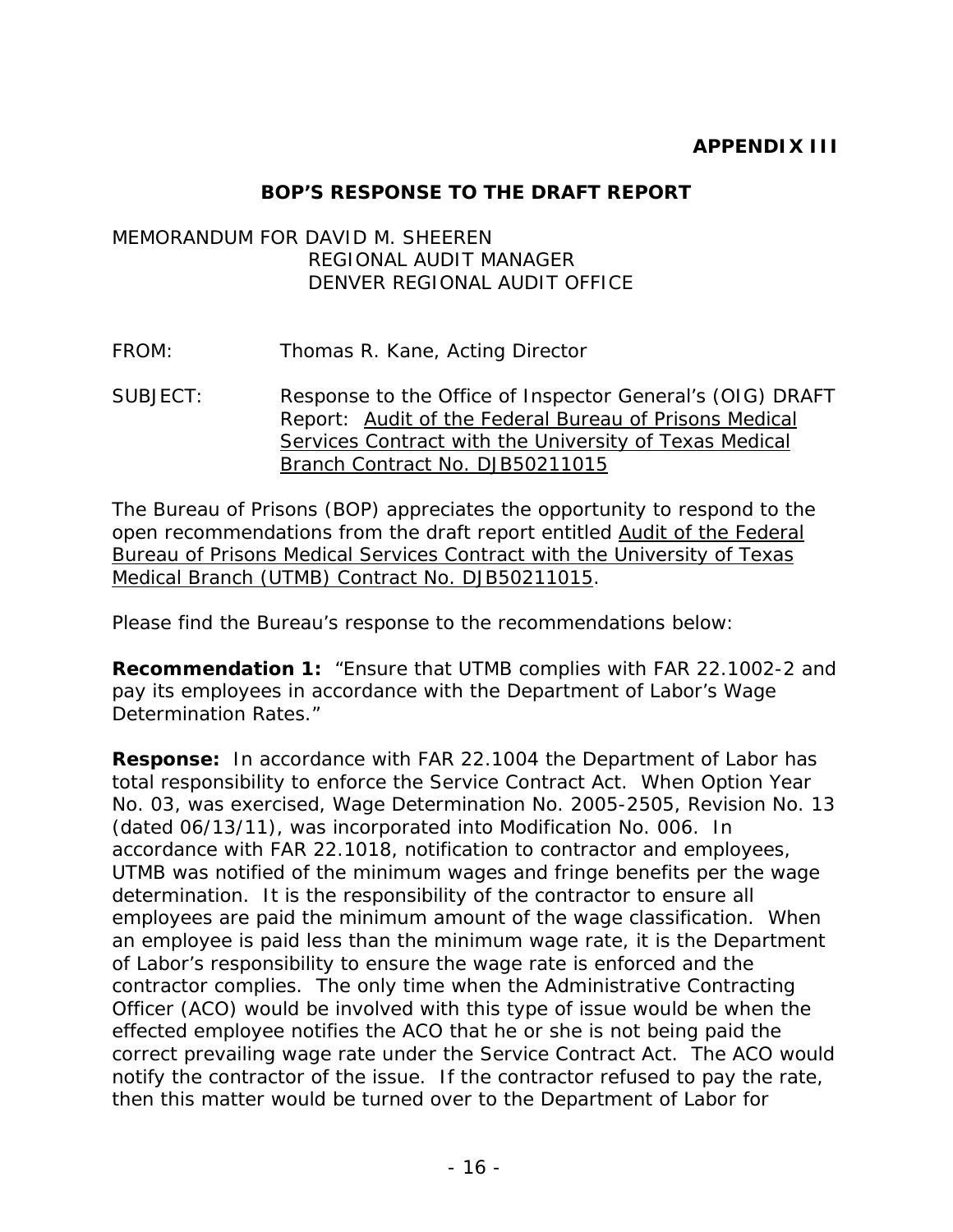investigation. The employees noted in the most recent OIG Audit never notified the ACO that they were not being paid the correct wage rate. Now since the ACO has been made aware of this matter, the ACO has contacted UTMB and advised them to look into the issue and provide a response of why the employees were not paid the correct rate. Therefore, we request this recommendation be closed.

**Recommendation 2: "**Ensure UTMB provides complete invoices that comply with FAR Subpart 32.905 Payment Documentation and Process."

**Response:** UTMB will be notified of all the information required to be included on a proper invoice, to comply with FAR Subpart 32.905. Financial Management staff will closely review all invoices received from UTMB. Any invoices without all necessary information will be rejected, and returned to UTMB for corrective action before payments are certified. We request this recommendation be closed.

**Recommendation 3:** "Remedy the \$2,394 in over payments FCC Beaumont made to UTMB related to charges for off-site days."<sup>[6](#page-21-0)</sup>

**Response:** An account receivable will be established and UTMB will be billed \$2,394 for the overpayments related to charges for off-site days. FCC Beaumont no longer incurs any charges for off-site days. The loss of secure bed space at the UTMB prison hospital in Galveston, was due to damages caused by Hurricane Ike in September 2008. All inmates requiring outside medical care are treated at local hospitals and clinics, and they remain under the supervision of FCC Beaumont.

**Recommendation 4:** "Remedy the \$1,883 overstated equitable adjustment inmate calculation payment."

**Response:** An account receivable will be established and UTMB will be billed \$1,883 for the overpayment related to the equitable adjustment inmate calculation payment. The payment resulted from the inmate population falling below the minimum threshold of 5,130 inmates for 30 consecutive days. Since FCC Beaumont's population has been averaging approximately 5,800 inmates over the past 6 months and has continued to increase, equitable adjustment payments should not be applicable in the immediate future.

<span id="page-21-0"></span> $\overline{\phantom{0}}$  $6$  The OIG's draft report questioned \$2,458 for overpayments related to charges for off-site days. However, based additional information provided by officials from the University of Texas Medical Branch, the questioned amount was adjusted to \$2,394.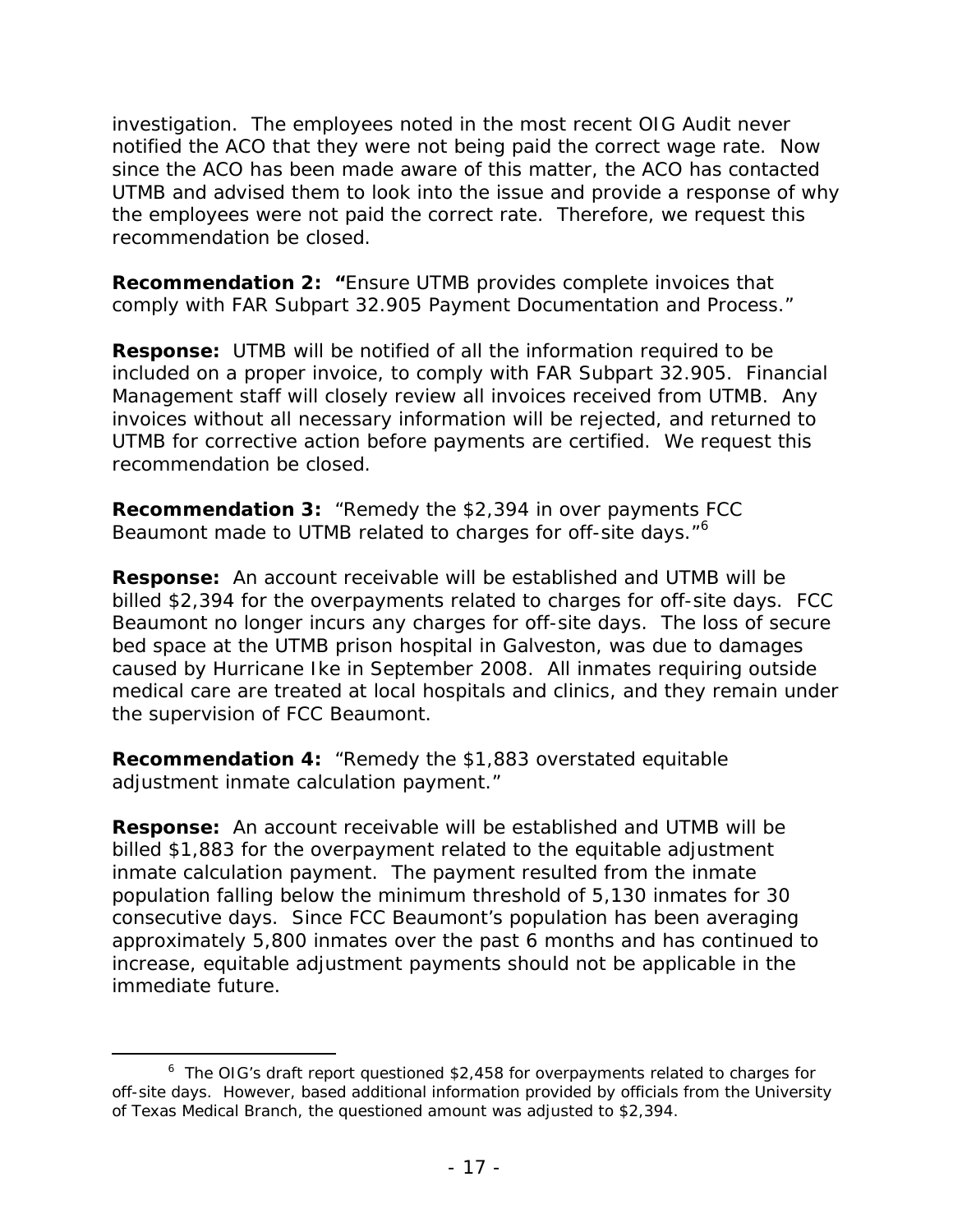**Recommendation 5:** "Comply with the BOP's Program Statement P6010.02, Health Services Administration and BOP Program Statement P4100.04 Bureau of Prisons Acquisition Policy and implement policies and procedures to ensure that all invoices and payments are properly authorized and verified."

**Response:** The Health Services Specialist will verify the accuracy of each UTMB invoice, including determining if the billed services were authorized and appropriate and have been completed. Financial Management staff will ensure each payment voucher includes a task order signed by the Cost Center Manager and the Contracting Officer, as well as a proper invoice, in compliance with FAR Subpart 32.905. We request this recommendation be closed.

**Recommendation 6:** "Comply with the Prompt Payment Act and remedy the \$955 in penalty interest."

**Response:** FCC Beaumont will reimburse UTMB for the penalty interest in the amount of \$955 for the one late payment made in December 2007. The interest amount was not automatically calculated by Financial Management Information System (FMIS) and added to the original payment amount in FMIS. Therefore, UTMB did not receive the penalty amount for the late payment. A copy of the late payment voucher was forwarded to the FMIS Support Section in the Central Office for further investigation. The FMIS Support Section has determined (based on the payment voucher) the invoice was not received by FCC Beaumont until October 31, 2007. Since the payment period was 30 days, the actual pay date was November 30, 2007, one of the last two days of the month. Since Treasury does not process payments on the last two days of the month, the payment date for this invoice was pushed back to December 3, 2007. This payment was not considered late in FMIS, based on the date posted in the system that FCC Beaumont received the invoice (i.e. October 31, 2007). Consequently, no interest was calculated by FMIS and paid. Since this payment should have been disbursed on November 30, 2007, it probably should have calculated interest. We are aware of this issue and the FMIS Support Section was notified of the discrepancy. Based on the results of this inquiry, a plan of action will be implemented to prevent reoccurrence of this issue. We request this recommendation be closed.

If you have any questions regarding this response, please contact H. J. Marberry, Assistant Director, Program Review Division, at (202) 353-2302.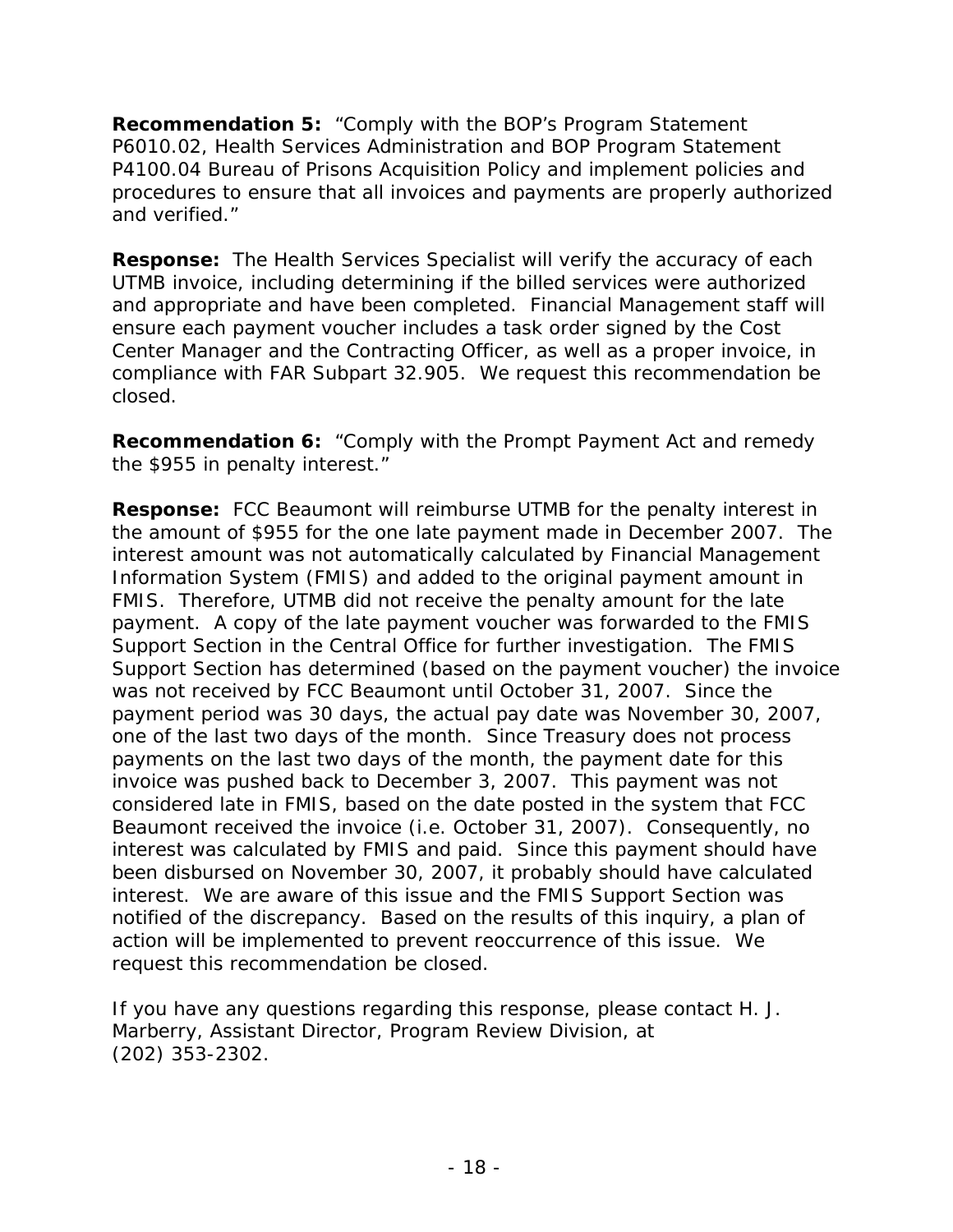### **APPENDIX IV**



Executive Vice President, Chief Business and Finance Officer 301 University Blvd. Galveston, Texas 77555-0128<br>O 409.266.2006 F 409.266.2005

November 29,2011

David M. Sheeren Regional Audit Manager Denver Regional Audit Office-OIG 1120 Lincoln, Suite 1500 Denver, CO 80203

Dear Mr. Sheeren:

UTMB appreciates your including us in the recent audit conducted at the FBOP Beaumont Complex. After having reviewed the draft audit report and additional analysis between our Correctional Managed Care staff and FBQP Beaumont personnel, we agree with your findings. Specifically:

- 1. Invoices submitted to FBOP have been modified to include all required information.
- 2. There was some duplication of paid man-days while offenders were admitted or discharged from Hospital Galveston and counted for also in the FBOP figures on those days, Amounts due FBOP will either be credited on a future invoice, or remitted under a separate payment to FBOP - we will coordinate the preferred action with FBOP Beaumont personnel.
- 3. Employee wages have been reviewed. Impacted employee salaries are being corrected going forward as well as all back wages in the process of being paid.

Regards,

William R. Elger, CRA Executive Vice President, Chief Business and Finance Officer

utmb.edu Working together to work wonders." The University of Texas Medical Branch Member, Texas Medical Center®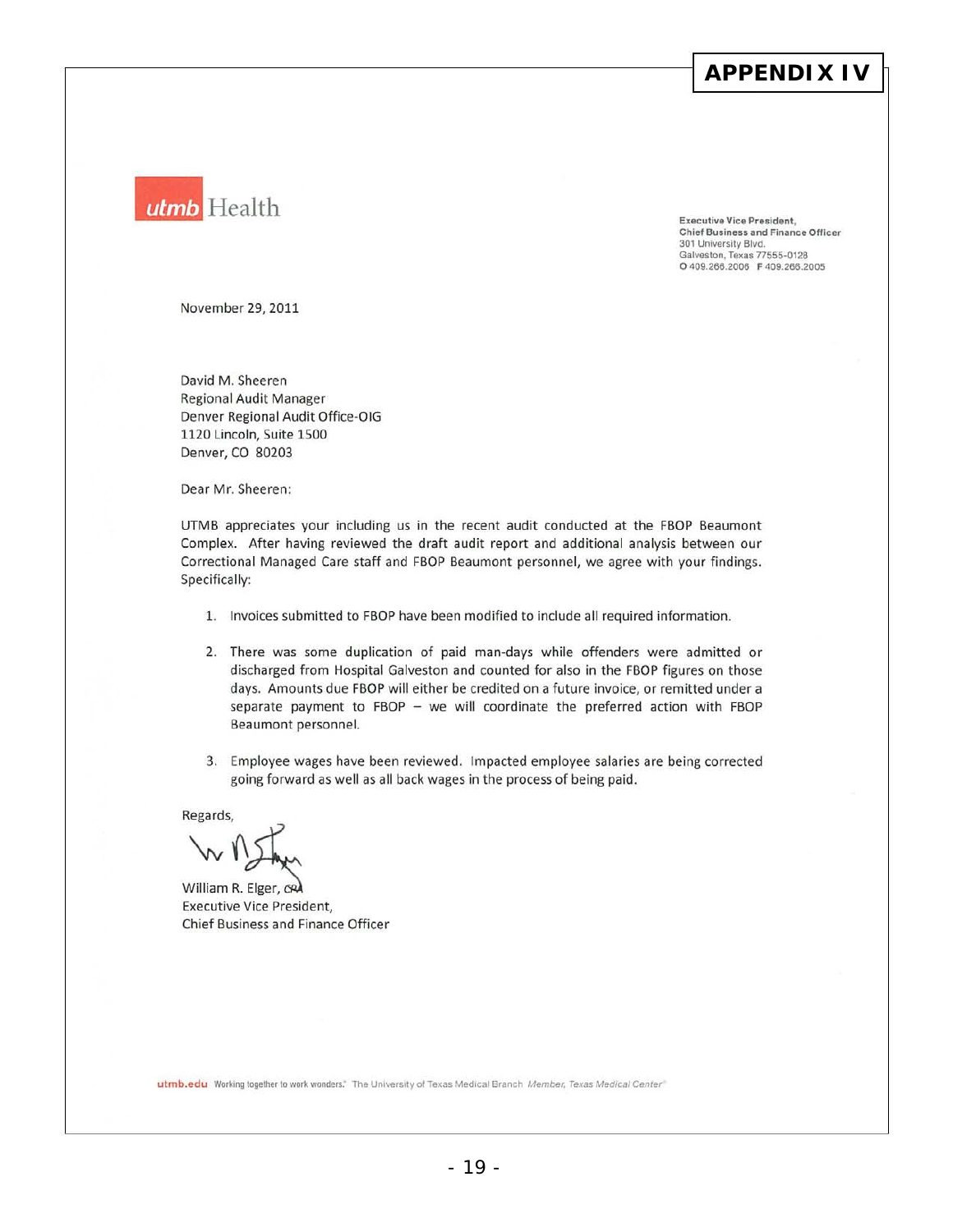# <span id="page-24-0"></span>**APPENDIX V**

## **OFFICE OF THE INSPECTOR GENERAL ANALYSIS AND SUMMARY OF ACTIONS NECESSARY TO CLOSE THE REPORT**

The Office of the Inspector General (OIG) provided a draft of this audit report to the Bureau of Prisons (BOP) and to the University of Texas Medical Branch (UTMB). Their responses are incorporated in Appendices III and IV, respectively of this final report. The following provides the OIG analysis of the responses and a summary of actions necessary to close the report.

#### **Recommendation Number:**

1. **Resolved.** The BOP concurred with our recommendation to ensure that UTMB complies with FAR 22.1002-2 and pay its employees in accordance with the Department of Labor's Wage Determination Rates. The BOP stated in its response that since the Administrative Contracting Officer (ACO) has now been made aware of the fact that not all employee's have been paid in accordance with the Department of labor's Wage Determination Rates, the ACO has contacted UTMB and advised them to look into the issue and provide a response of why the employees were not paid the correct rate.

This recommendation can be closed when we receive sufficient documentation ensuring UTMB will comply with FAR 22.1002-2 and pay its employees in accordance with the Department of Labor's Wage Determination Rates, including the BOP's communication with UTMB and UTMB's response as to why employees were not paid the correct rate.

2. **Resolved**. The BOP concurred with our recommendation to ensure UTMB provides complete invoices that comply with FAR Subpart 32.95 Payment Documentation and Process. The BOP stated in its response that UTMB will be notified of all the information require to be included on a proper invoice and the Financial Management staff will closely review all invoices received from UTMB.

This recommendation can be closed when we receive documentation supporting the BOP's communication with UTMB regarding the required information on a proper invoice, as well as documentation supporting the communication with Financial Management Staff on the review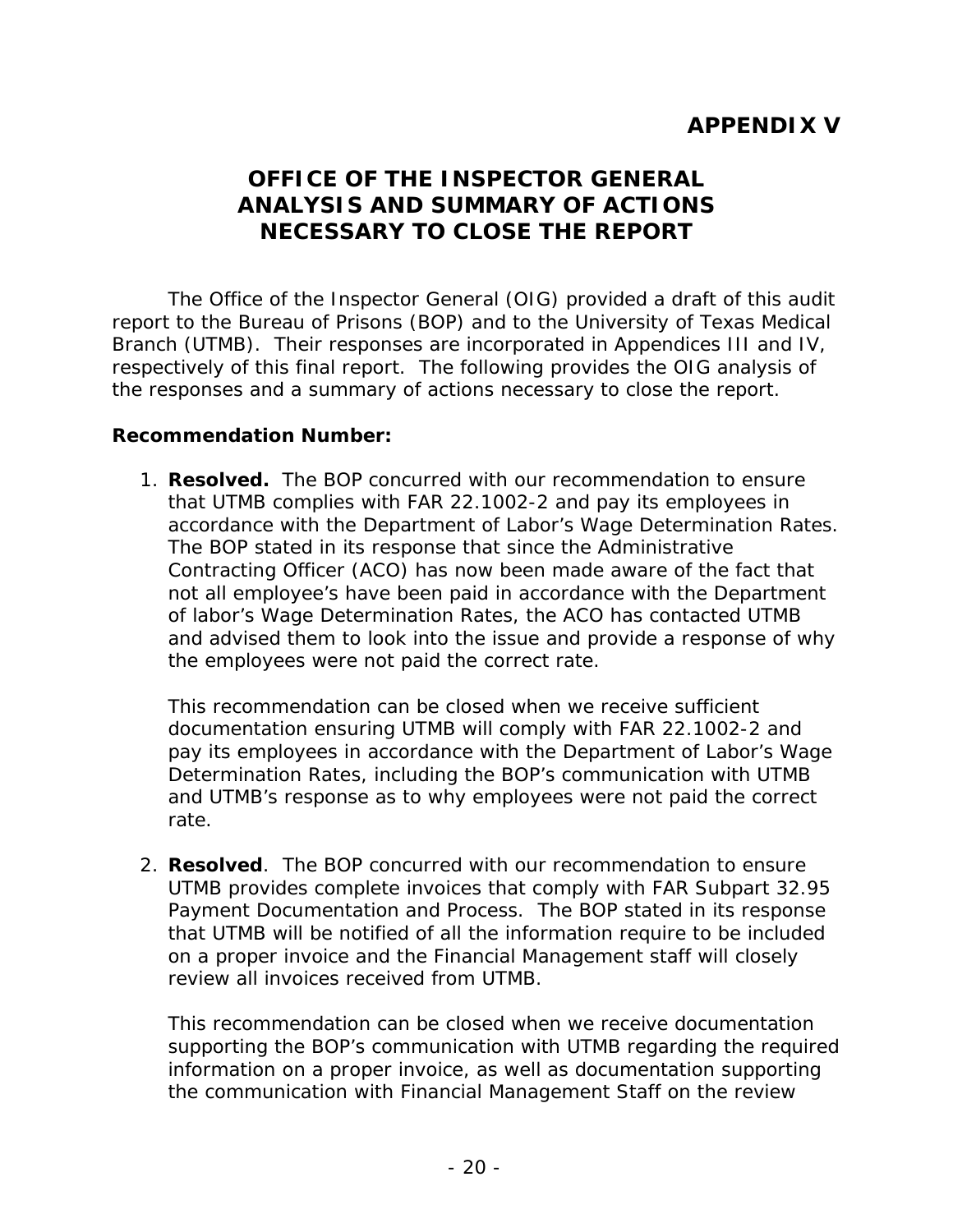process of all invoices received from UTMB.

3. **Resolved.** The BOP concurred with our recommendation to remedy the \$2,394 in overpayments to FCC Beaumont made to UTMB related to chares for off-site days. The BOP stated in its response that an account receivable will be established and UTMB will be billed \$2,394 for the overpayments related to charges for off-site days. The BOP also stated FCC Beaumont no longer incurs any charges for off-site days.<sup>[7](#page-25-0)</sup>

This recommendation can be closed when we receive documentation supporting the \$2,394 receivable and payment by UTMB.

4. **Resolved.** The BOP concurred with our recommendation to remedy the \$1,883 overstated equitable adjustment inmate calculation payment. The BOP stated in its response that an account receivable will be established and UTMB will be billed \$1,883 for the overpayment related to the equitable adjustment inmate calculation payment. The BOP also stated that since FCC Beaumont's population has been averaging approximately 5,800 inmates over the past 6 months and has continued to increase, equitable adjustment payments should not be applicable in the immediate future.

This recommendation can be closed when we receive documentation supporting the \$1,883 receivable and payment by UTMB.

5. **Resolved.** The BOP concurred with our recommendation to comply with the BOP's Program Statement P6010.02, Health Services Administration and BOP Program Statement P4100.04 Bureau of Prisons Acquisition Policy and implement policies and procedures to ensure that all invoices and payments are properly authorized and verified. The BOP stated in its response that the Health Services Specialist will verify the accuracy of each UTMB invoice, including determining if the billed services were authorized and appropriate and have been completed. Financial Management staff will ensure each payment voucher includes a task order signed by the Cost Center Manager and the Contracting Officer, as well as a proper invoice.

This recommendation can be closed when we receive documentation supporting the policies and procedures implemented in the BOP's

<span id="page-25-0"></span> <sup>7</sup>  $\frac{7}{1}$  The OIG's draft report questioned \$2,458 for overpayments related to charges for off-site days. However, based on subsequent discussions with officials from the University of Texas Medical Branch, the questioned amount was adjusted to \$2,394.